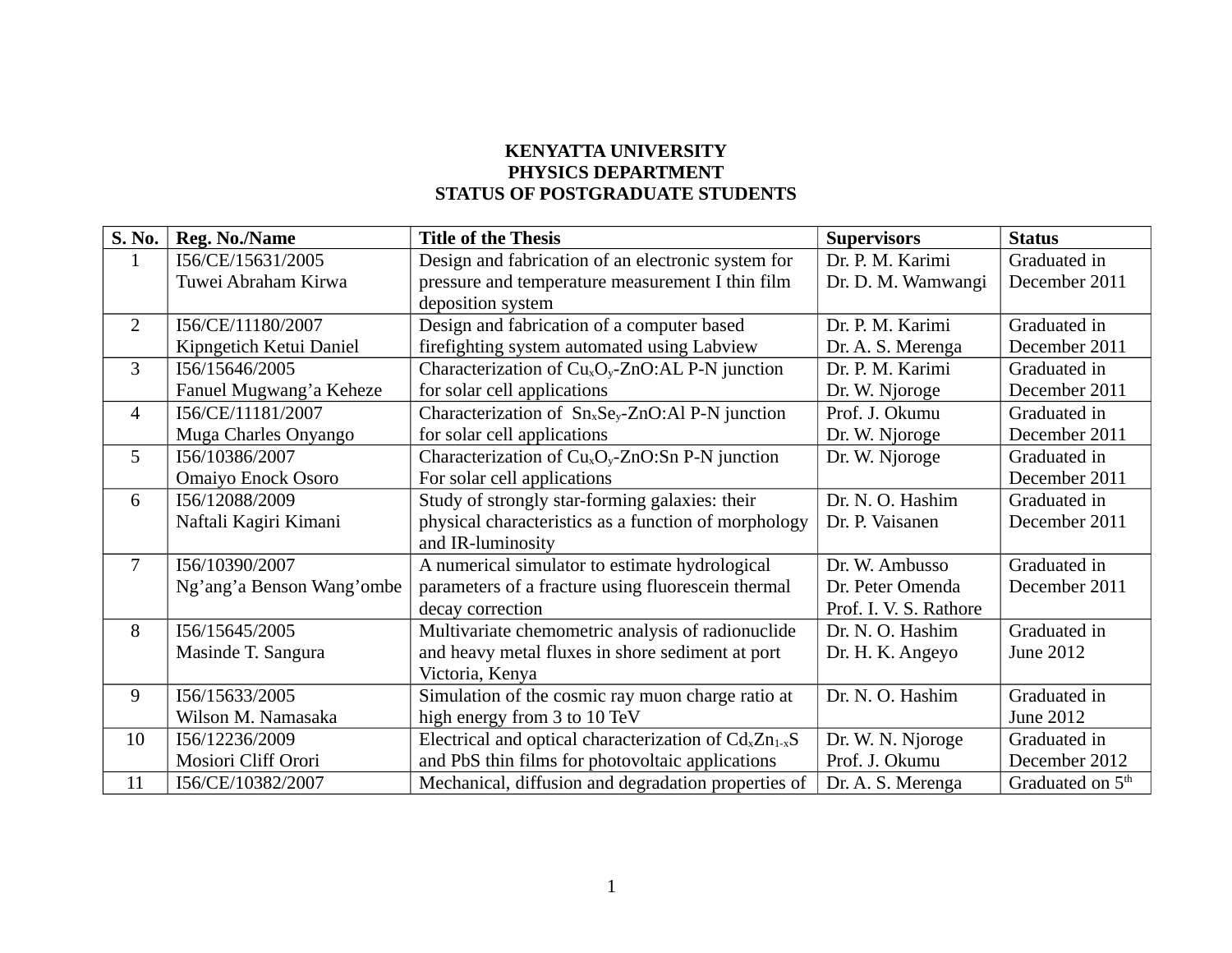|    | Otieno George Were       | blends of cellulose and recycled low density<br>polyethylene | Dr. C. M. Migwi   | <b>July 2013</b>             |
|----|--------------------------|--------------------------------------------------------------|-------------------|------------------------------|
| 12 | I56/CE/11500/2007        | Mechanical properties and thermal degradation of             | Dr. A. S. Merenga | Graduated in                 |
|    | Mbithi Nelson Matheka    | blends of bitumen and cellulose                              | Dr. C. M. Migwi   | December 2012                |
| 13 | I56/CE/11192/2007        | Mechanical, diffusion and degradation properties of          | Dr. A. S. Merenga | Graduated on 5 <sup>th</sup> |
|    | Agan Paul Okelo          | high density polyethylene and cellulose blends               | Dr. C. M. Migwi   | <b>July 2013</b>             |
| 14 | I56/CE/14130/2009        | Effect of fungi species Aspergillus niger on                 | Dr. A. S. Merenga | Graduated in                 |
|    | Riara Martin Munene      | mechanical, diffusion and thermal degradation                | Dr. C. M. Migwi   | December 2012                |
|    |                          | properties of blends of cellulose and low density            |                   |                              |
|    |                          | polyethylene                                                 |                   |                              |
| 15 | I56/CE/11985/07          | Measurement and Multivariate chemometric                     | Dr. N. O. Hashim  | Graduate in July             |
|    | Geoffrey Nyandiko Mayaka | analysis of radon concentration in geothermal fluids         | Dr. H. K. Angeyo  | 2014                         |
|    |                          | associated with high background radiation areas              |                   |                              |
| 16 | I56/CE/11175/2007        | Gravity survey for geothermal exploration in                 | Dr. W. Ambusso    | Graduated on 5 <sup>th</sup> |
|    | Langat Geoffrey Kipkemoi | Menengai geothermal area, Kenya                              | Prof J. Okumu     | <b>July 2013</b>             |
| 17 | I56/CE/11176/2007        | Ground magnetic survey for geothermal exploration            | Dr. W. Ambusso    | Graduated on 5 <sup>th</sup> |
|    | Kemei Josphat            | in Menengai area, Kenya                                      | Prof. J Okumu     | <b>July 2013</b>             |
| 18 | I56/CE/14128/2009        | Gamma ray spectroscopy analysis of sedimental                | Dr. N. O. Hashim  | Graduated on 5 <sup>th</sup> |
|    | Langat K. William        | deposits at the shores of Lake Nakuru, Kenya                 | Dr. W. Ambusso    | <b>July 2013</b>             |
| 19 | I56/CE/11194/2007        | Microbial effect by Aspergillus niger on                     | Dr. A. S. Merenga | Notice of                    |
|    | Waswa Michael Nakitare   | mechanical, diffusion and thermal properties of              | Dr. C. M. Migwi   | submission given             |
|    |                          | high density polyethylene/cellulose blend                    |                   |                              |
| 20 | I56/20426/2010           | Design and fabrication of current-voltage curve              | Dr. M. K. Munji   | Graduated in                 |
|    | Morko Kwembur Isaac      | meter for electrical characterization of photovoltaic        | Dr. P. M. Karimi  | December 2013                |
|    |                          | modules                                                      |                   |                              |
| 21 | I56/CE/15643/05          | Calculation of natural radionuclide spectral features        | Dr. N. O. Hashim  | Presented his                |
|    | Amosi N. Chilai          | of NaI detectors using Monte Carlo technique                 | Dr. H. K. Angeyo  | proposal                     |
| 22 | I56/20423/2010           | Crystallization kinetics of $In_xSe_y$ thin films for        | Dr. W. K. Njoroge | Graduated on 5 <sup>th</sup> |
|    | Muchira Irene Wanjiku    | phase change memory (PRAM) applications                      | Dr. P. M. Karimi  | <b>July 2013</b>             |
| 23 | I56/CE/12771/2009        | Characterization of tin telluride $(Sn_xSe_y)$ thin film     | Dr. W. K. Njoroge | 1st progress                 |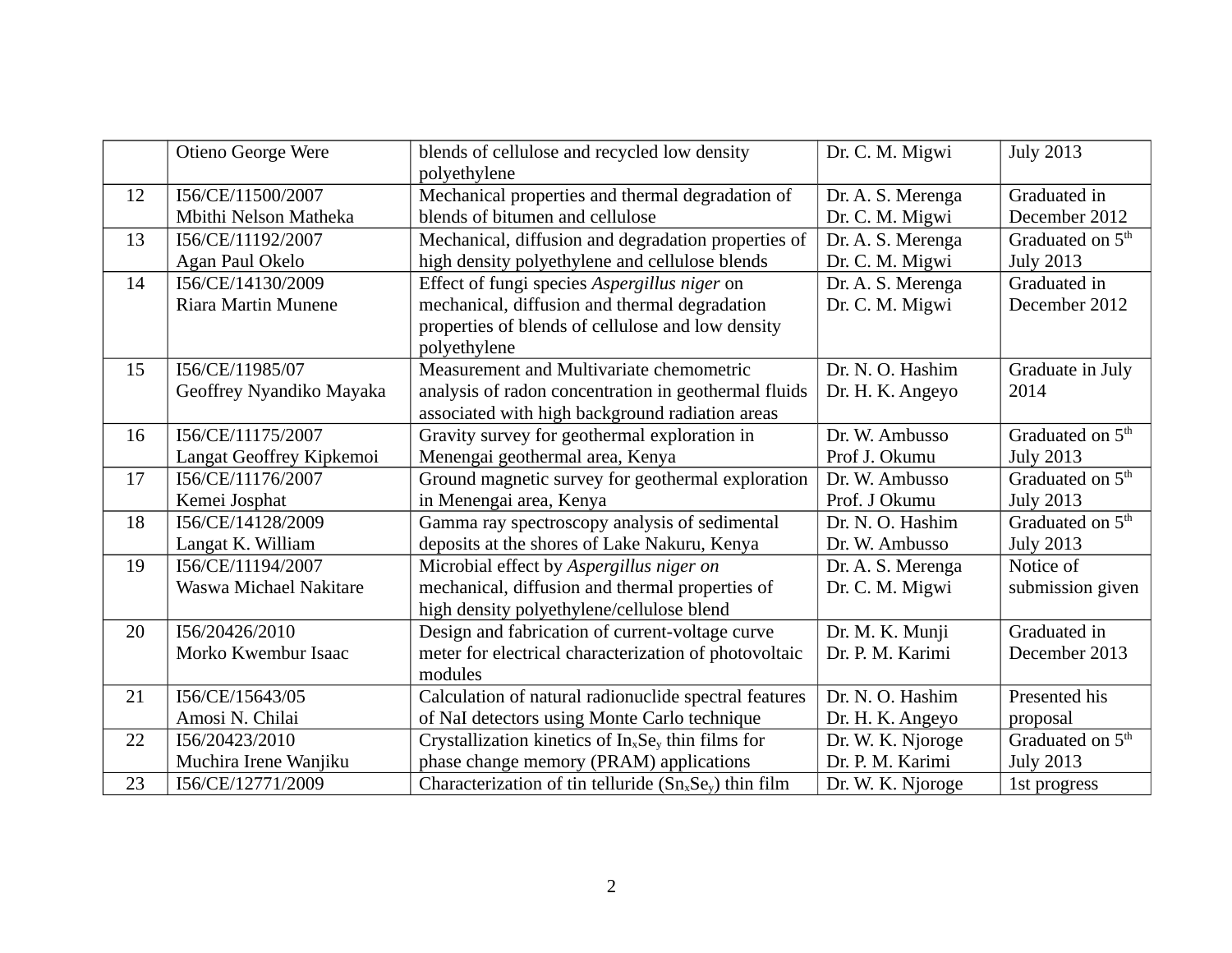|    | Nancy Wanja Ireri           | for phase change memory (PCM) application                                    | Dr. P. M. Karimi  | 13/12/2017                   |
|----|-----------------------------|------------------------------------------------------------------------------|-------------------|------------------------------|
| 24 | I56/CE/11186/2007           | Mechanical, diffusion and degradation behaviour of                           | Dr. A. S. Merenga | Notice of                    |
|    | Korir Patrick Kiprono       | polypropylene and cellulose blends                                           | Dr. C. M. Migwi   | submission given             |
| 25 | I56/CE/11420/2007           | Magnetic studies of iron ore mineral deposits in                             | Dr. W. Ambusso    | Graduated on                 |
|    | Moustapha Kassim            | Mbeu area, Meru county                                                       | Dr. C. M. Migwi   | 19/12/14                     |
| 26 | I56/10901/2008              | Characterization of a nitrogen doped zinc selenide                           | Dr. W. K. Njoroge | Proposal                     |
|    | Waweru Michael Maina        | material for optical fiber application for enhanced                          | Dr. M. Munji      | submitted                    |
|    |                             | transmission window                                                          |                   |                              |
| 27 | I56/10933/2004              | Differential cross section calculation for $2^{1}P$                          | Dr. C. S. Singh   | Notice of                    |
|    | Peter Gitutu Mbugua         | magnetic sublevel excitation of helium atom by                               | Prof. J. Okumu    | submission given             |
|    |                             | positron impact using distorted wave method                                  |                   |                              |
| 28 | I56/CE/11475/2008           | Investigation into the permeability and tectonic                             | Dr. W. J. Ambusso | Graduated in                 |
|    | <b>Adero Bernard Otieno</b> | lineaments of Homa-Hills geothermal prospect,                                | Dr. G. J. Gitonga | December 2012                |
|    |                             | using magnetic method                                                        |                   |                              |
| 29 | I56/CE/14118/2009           | Effect of petroleum products spillage on                                     | Dr. W. Ambusso    | Notice of                    |
|    | Augustine Ketko             | environment                                                                  | Dr. C. M. Migwi   | submission given             |
| 30 | I56/CE/10995/2006           | A compact external cavity diode laser in littrow                             | Dr. P. M. Karimi  | Proposal                     |
|    | Ngeno Kipkirui Paul         | configuration                                                                | Dr. G. K. Rurimo  | submitted                    |
| 31 | Ndeke William M.            | Positron impact excitation of 2 <sup>1</sup> S state of helium               | Dr. C. S. Singh   | Graduated on 5 <sup>th</sup> |
|    | I56/CE/14139/2009           | atom using a distorted wave method                                           | Prof. J. Okumu    | <b>July 2013</b>             |
| 32 | I56/CE/10994/2006           | Characterization of Sn <sub>x</sub> Se <sub>y</sub> /ZnO:Sn P-N junction for | Dr. W. Njoroge    | Graduated in                 |
|    | Munguti Lawrence Kioko      | solar cell applications                                                      | Dr. R. Musembi    | June 2012                    |
| 33 | I56/CE/14135/2009           | Distorted wave method applied to electron impact                             | Dr. C. S. Singh   | Graduated on 5 <sup>th</sup> |
|    | Oketch Fredrick Omboga      | excitation of the lowest autoionizing state of                               | Prof. J Okumu     | <b>July 2013</b>             |
|    |                             | rubidium                                                                     |                   |                              |
| 34 | I56/CE/11191/2007           | Mapping geothermal heat source in Homa Hills                                 | Dr. W. J. Ambusso | Notice of                    |
|    | <b>Odek Antony</b>          | using gravity technique                                                      | Dr. J. G. Githiri | submission given             |
| 35 | I56/CE/11462/2008           | Design and fabrication of a solar cell simulator for                         | Dr. P. M. Karimi  | Proposal                     |
|    | Daniel Kyalo Musyoki        | solar cell I-V characterization                                              | Dr. W. K. Njoroge | submitted                    |
| 36 | I56/CE/15221/2008           | Radionuclide content of sands used for construction                          | Dr. W. Ambusso    | Graduated in                 |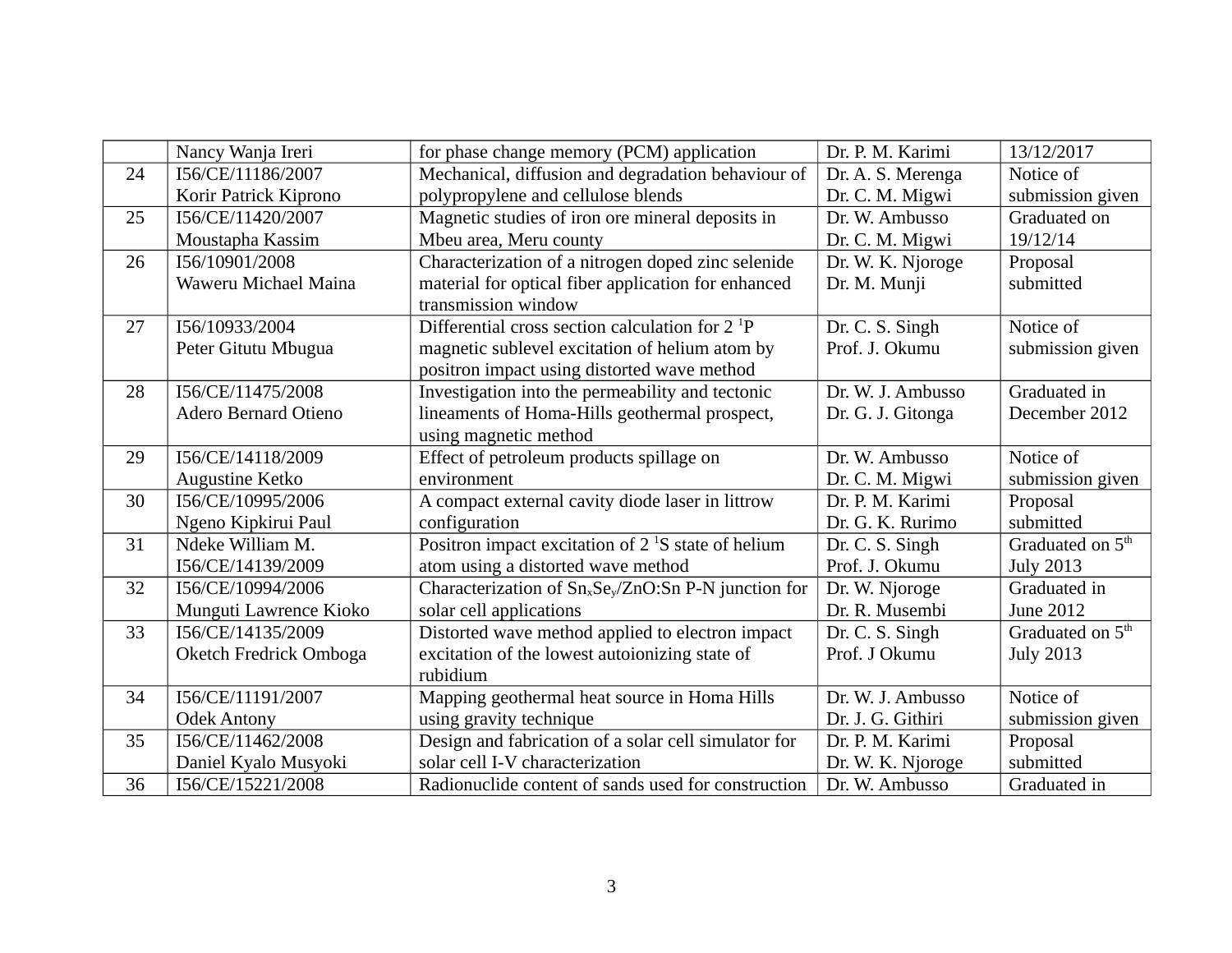|    | Collins Shikali Ndega                         | in Kakamega and associated indoor radon<br>diffusion doses                                                                    | Dr. M. Munji                            | December 2013                                    |
|----|-----------------------------------------------|-------------------------------------------------------------------------------------------------------------------------------|-----------------------------------------|--------------------------------------------------|
| 37 | I84/11034/2008<br>Lawrence Ochoo              | A study of the influence of silver nanoparticles on<br>the optical properties of methylene blue and<br>curcumine dyes         | Dr. C. M. Migwi<br>Prof. J. Okumu       | Graduated on<br>19/12/14                         |
| 38 | I56/CE/11487/2008<br>Omwenga Edwin            | Characterization of SnSe-SnO <sub>2</sub> :Sb P-N junction for<br>solar cell applications                                     | Dr. W. K. Njoroge<br>Dr. P. M. Karimi   | Notice of<br>submission given<br>25/06/2014      |
| 39 | I56/CE/11465/2008<br>Paul Muthini Mutule      | Calorific analysis of coal and quantitative analysis<br>of coal ash radionuclides : a case study of coal from<br>Kitui county | Dr. N. O. Hashim<br>Dr. W. Ambusso      | First progress<br>report submitted               |
| 40 | I56/CE/15208/2008<br>Vincent Onyancha Abuga   | Geophysical investigation of Mbeu iron ore deposit<br>in Meru county using gravity method                                     | Dr. W. Ambusso<br>Dr. C. M. Migwi       | Graduated in<br>2013                             |
| 41 | I56/CE/11486/2008<br>Nyakundi Makori Evans    | Characterization of SnSe-CdO:Sn P-N junction for<br>solar cell applications                                                   | Dr. P. M. Karimi<br>Dr. W. K. Njoroge   | Graduated in July<br>2014                        |
| 42 | I56/CE/14121/2009<br>Cheruiyot Leonard        | Natural radioactivity hazards of building bricks<br>fabricated from clay soil of Bomet district                               | Dr. N. O. Hashim<br>Dr. W. Ambusso      | Graduated in July<br>2014                        |
| 43 | I56/CE/11468/2008<br>Khisa S. Wanjala         | Optical and Electrical characterization of<br>ZnS:Sn-CuO thin films for solar cell application                                | Dr. W. K. Njoroge<br>Dr. J. M. Ngaruiya | Notice of<br>submission given                    |
| 44 | I56/CE/12243/2009<br>Ntabari W. D. Mururu     | Distorted wave method applied to elastic scattering<br>of electron by a magnesium atom                                        | Dr. C. S. Singh<br>Prof. J. Okumu       | Notice of<br>submission given                    |
| 45 | I56/CE/14141/2009<br>Paul Ngigi Kinyanjui     | Elastic scattering of electron by a calcium atom<br>using distorted wave method                                               | Dr. C. S. Singh<br>Prof. J. Okumu       | Graduated on 5 <sup>th</sup><br><b>July 2013</b> |
| 46 | I56/20369/2010<br>Kimonyi Muthoka Shadrack    | Design of an automatic intelligent room light<br>controller with bidirectional counters for energy<br>efficiency applications | Dr. P. M. Karimi<br>Prof. E. Mwangi     | Graduated in<br>December 2014                    |
| 47 | I56/CE/15537/2008<br>Nyaberi Wycliffe Machuki | Design and fabrication of a microcontroller based<br>ultrasonic car parking assistance system                                 | Dr. P. M. Karimi<br>Prof. E. Mwangi     | Notice of<br>submission<br>4/10/2014             |
| 48 | I56/CE/10899/2008                             | Design and fabrication of a dual-resistive                                                                                    | Dr. P. M. Karimi                        | Notice of                                        |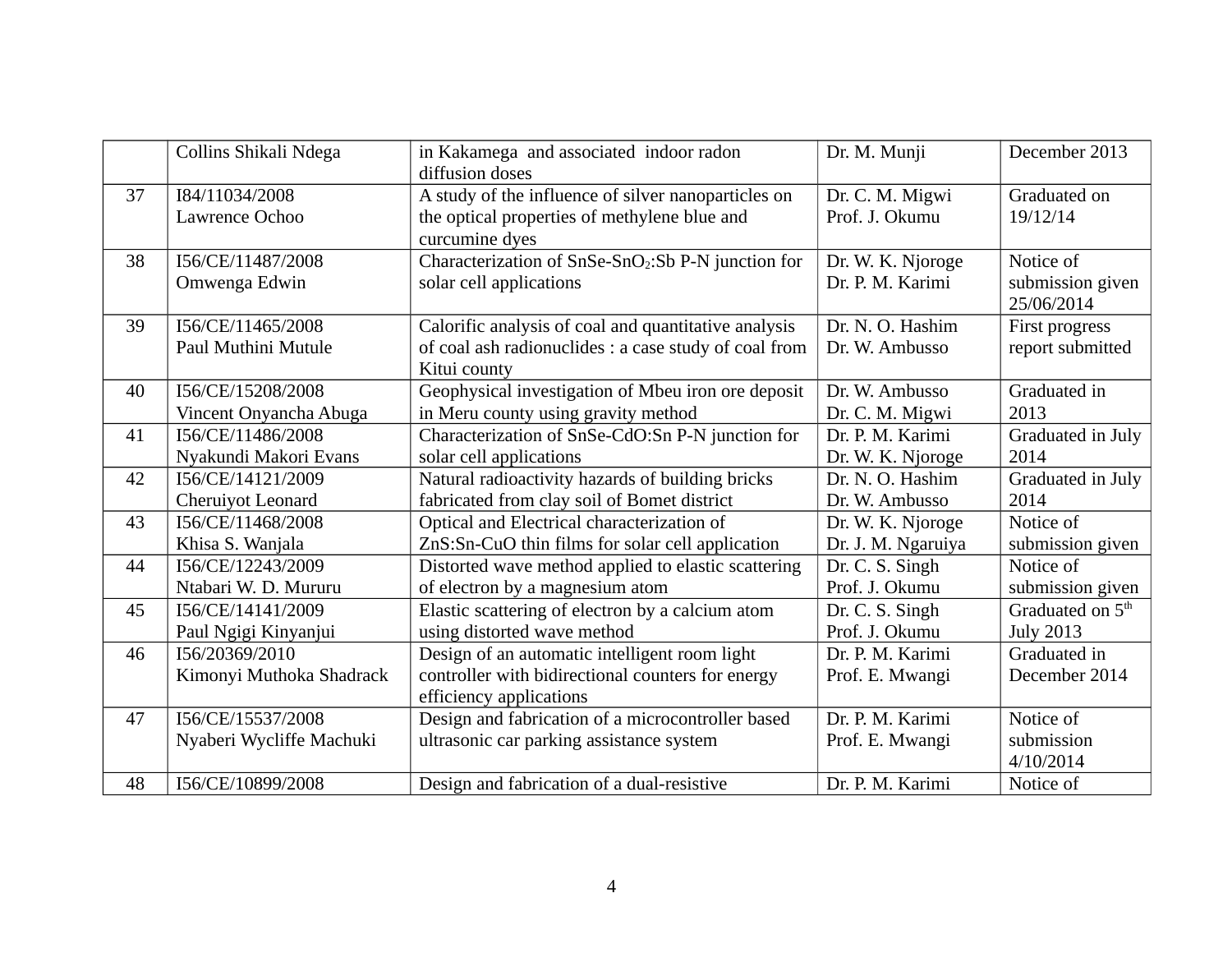|    | Keng'werere Joshua Mose     | evaporation system controlled using Lab-View                        | Dr. D. Wamwangi        | submission given<br>25/5/2016 |
|----|-----------------------------|---------------------------------------------------------------------|------------------------|-------------------------------|
| 49 | I56//CE/11177/2007          | Nitrogen doping effect on tin-selenium thin films                   |                        | Graduated on 5 <sup>th</sup>  |
|    | Kamau C. M.                 | from phase change memory applications                               |                        | <b>July 2013</b>              |
| 50 | Wekunda B. Z. Buya          | $In_xSe_y$ thin films for PRAM applications                         | Dr. P. M. Karimi       | Graduated in July             |
|    | I56/13090/05                |                                                                     | Dr. W. Njoroge         | 2014                          |
| 51 | I56/CE/11975/2004           | Application of mass transport model to study                        | Prof. I. V. S. Rathore | Graduated in                  |
|    | Njiru Njoki Sophy           | temporal variation of concentration of lead in a<br>riverine system | Dr. N. O. Hashim       | December 2012                 |
| 52 | I56/CE/11195/2007           | Crystallization kinetics and structural properties of               | Dr. W. K. Njoroge      | Graduated on 5 <sup>th</sup>  |
|    | Kundu J. M.                 | $Sn_xSe_y$ thin films for phase change memory                       | Dr. P. M. Karimi       | <b>July 2013</b>              |
|    |                             | applications                                                        |                        |                               |
| 53 | I56/CE/11459/2008           | Design and fabrication of a substrate holder                        | Dr. P. M. Karimi       | Notice of                     |
|    | Mose Rose Gesare            | controlled using Lab View validated by deposition                   | Dr. W. K. Njoroge      | submission given              |
|    |                             | of $Cu_xN_y$                                                        | Dr. D. M. Wamwangi     | 16/3/2016                     |
| 54 | I56/CE/11476/2008           | Assessment of natural radioactivity and radiological                | Dr. N. O. Hashim       | Notice of                     |
|    | Serem Cosmas Kiplagat       | hazards in selected building materials used in                      | Dr. W Ambusso          | submission given              |
|    |                             | Eldoret town in Uasin Gishu County, Kenya                           |                        |                               |
| 55 | I56/CE/11967/2007           | Assessment of natural radioactivity levels and                      | Dr. N. O. Hashim       | Graduated in                  |
|    | Jared Omari Agora           | radiation hazards due to rocks in Kerio Valley of the               |                        | December 2012                 |
|    |                             | Kenya Rift Valley                                                   |                        |                               |
| 56 | I56/7370/2002               | Effect of consolidation parameters on creep, fatigue                | Dr. C. M. Migwi        | Graduated in July             |
|    | Wanyama Paul Simiyu         | and dynamic mechanical behaviour of self                            | Dr. D. B. Bem          | 2014                          |
|    |                             | reinforced polypropylene composite                                  |                        |                               |
| 57 | I56/10991/2006              | Fabrication of portable spectrometers to investigate                | Dr. P. M. Karimi       | Notice of                     |
|    | <b>Benard Riro Morumbwa</b> | optical properties of thin films                                    | Dr. D. Wamwangi        | submission given              |
| 58 | I56/CE/10992/2006           | Phase shifting diffraction interferometer for                       |                        | Notice of                     |
|    | Ogaro Elijah Nyakang, o     | absolute calibration of optical flats                               |                        | submission given              |
| 59 | I56/CE/11484/2008           | The design and fabrication of surface analysis set                  | Dr. P. M. Karimi       | Graduated in July             |
|    | Njoroge Stephen Maina       | up by holographic interferometry                                    | Dr. G. K. Rurimo       | 2014                          |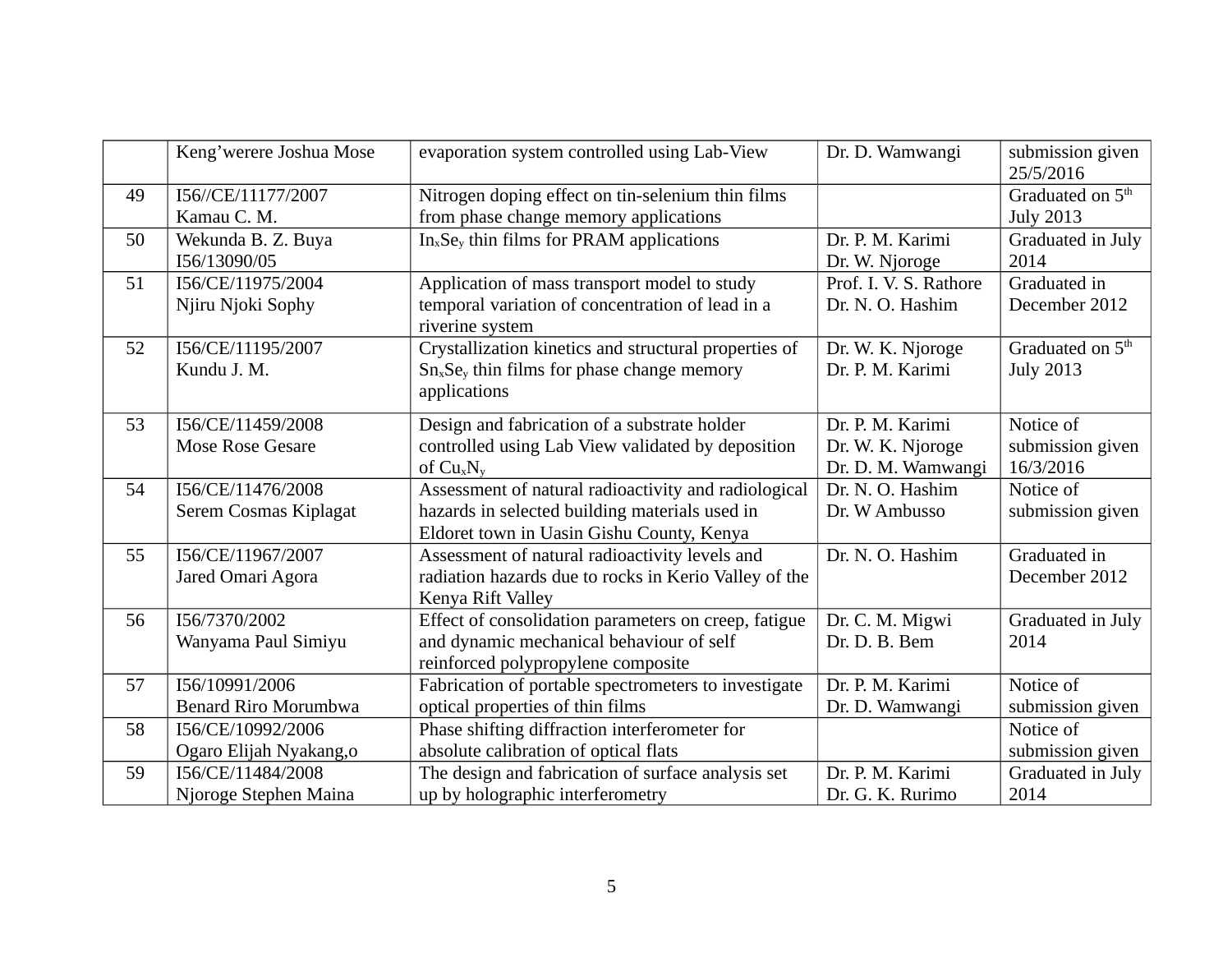| 60 | I56/CE/10490/2008          | Interferometric analysis of the cellophane sheet for                       | Dr. P. M. Karimi  | Graduated in July |
|----|----------------------------|----------------------------------------------------------------------------|-------------------|-------------------|
|    | Mwenda Dickson Kinyua      | broad band application in phase retardation                                | Dr. G. K. Rurimo  | 2014              |
| 61 | I56/CE/10929/2004          | Eutrophication model for simulating the transport                          | Dr. W. Ambusso    | Graduated on      |
|    | Mukatia Jim Kabaka         | of total nitrogen and total phosphorus in Winam                            | Dr. Bem           | 19/12/14          |
|    |                            | <b>Gulf Lake Victoria</b>                                                  |                   |                   |
| 62 | I56/CE/15630/2005          | Multivariate chemometric analysis of natural                               | Dr. W. Ambusso    | Second progress   |
|    | Aloka Daniel Omondi        | radionuclide levels in geothermal fluids associated                        |                   | report presented  |
|    |                            | with high background radiation areas of Lambwe                             |                   |                   |
|    |                            | valley in south western Kenya                                              |                   |                   |
| 63 | I56/10292/2006             | Design and fabrication of Al/ZnSe thin film                                | Dr. P. M. Karimi  | Notice of         |
|    | Amatalo Abisai Imbwana     | schottky diode                                                             | Dr. D. Wamwangi   | submission given  |
| 64 | I56/CE/15635/2005          | Design and fabrication of general aperture coupled                         | Dr. W. Ambusso    | Notice of         |
|    | <b>Stanley Kibet Kitur</b> | microstrip antennas with arbitrarily shaped                                | Dr. B. O. Konditi | submission given  |
|    |                            | apertures                                                                  |                   |                   |
| 65 | I56/14298/2009             | Stability monitoring of Sn <sub>x</sub> Se <sub>v</sub> /ZnO:Sn solar cell | Dr. M. Munji      | Graduated in      |
|    | Nyaga Peter kinyua         | prepared by resistive evaporation method                                   | Dr. R. J. Musembi | December 2014     |
| 66 | I84/15115/2008             | Determination of radioactivity in water, crops and                         | Dr. N. O. Hashim  | Graduated on      |
|    | Margaret W. Chege          | indoor air in the high background radiation zone of                        | Dr. A. S. Merenga | 19/12/14          |
|    |                            | Mrima Hill, Kenya                                                          |                   |                   |
| 67 | I56/CE/11457/2008          | Gamma ray spectroscopic analysis and multivariate                          | Dr. N. O. Hashim  | Notice of         |
|    | Bussienei Mark             | chemometric impact assessment of radionuclide                              | Dr. H. K. Angeyo  | submission given  |
|    |                            | dispersal around the Nandi-Hills, Nandi county                             |                   |                   |
|    |                            | (Kenya) tea farming complex                                                |                   |                   |
| 68 | I56/24494/2011             | Preparation and characterization of                                        | Dr. D. B. Bem     | Graduated in July |
|    | Bera David Boyo            | $Sr_xAl_yO_z:Eu^{2+}$ , Dy <sup>3+</sup> phosphor thin films               | Prof. H. C. Swart | 2015              |
|    |                            |                                                                            |                   |                   |
| 69 | I56/CE/11000/2006          | Sound compression by modified discrete cosine                              | Dr. W. Ambusso    | Notice of         |
|    | Andrew Yotui Chepyegon     | transform: the MP3 coding standard                                         | Dr. M. Munji      | submission given  |
|    |                            |                                                                            |                   | on 14/10/2015     |
| 70 | I56/CE/22375/2010          | Sizing a standalone photovoltaic electrical solar                          | Dr. M. Munji      | Graduated in July |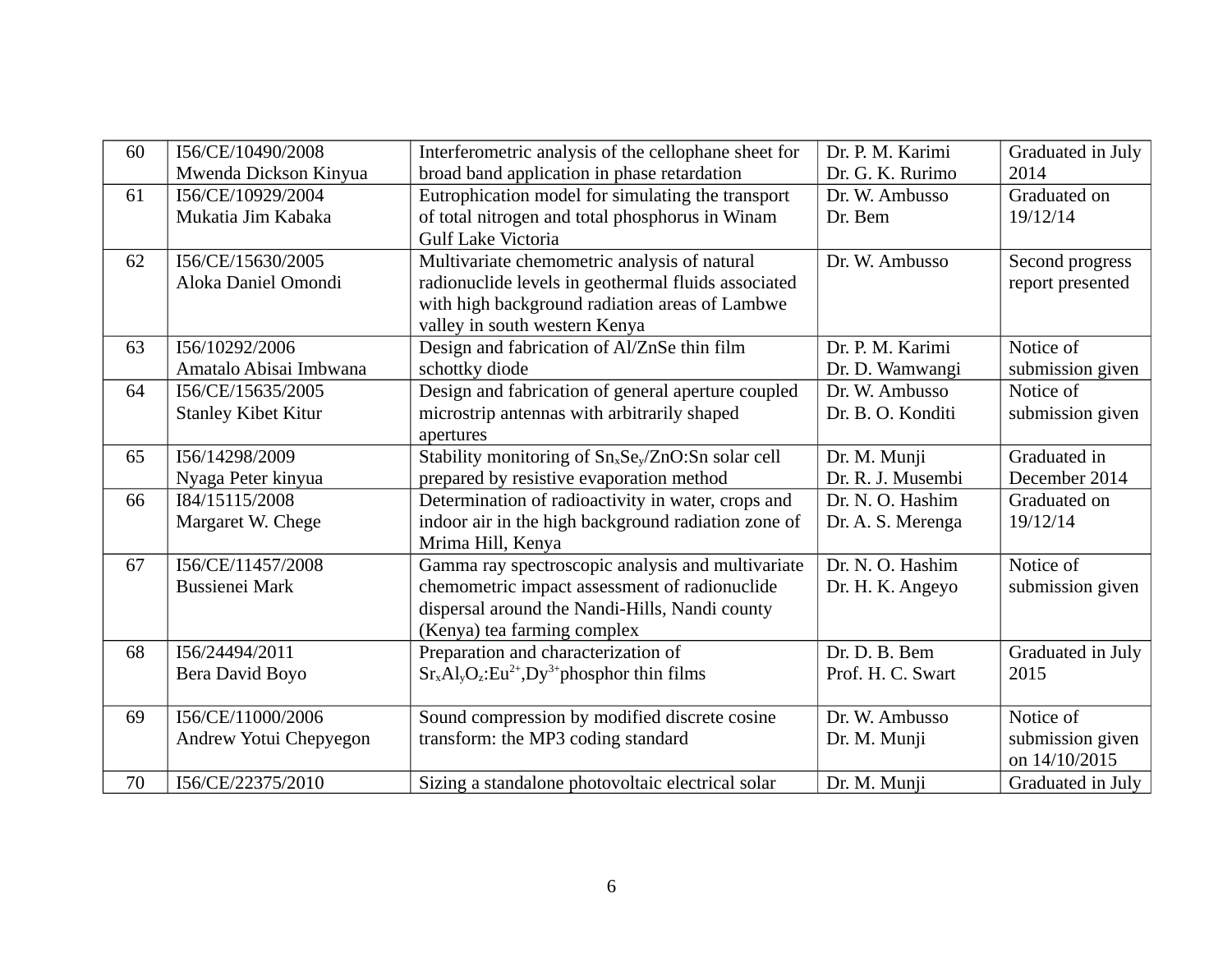|    | Mukere Moffat Kiruthu     | system, for domestic consumption                                            | Dr. J. Simuyu     | 2014                        |
|----|---------------------------|-----------------------------------------------------------------------------|-------------------|-----------------------------|
| 71 | I56/CE/22385/2010         | System sizing of solar energy requirement for an                            | Dr. M. Munji      | Graduated in July           |
|    | Nyaga Muriithi Symon      | 'all-direct current' standalone telecommunication                           | Dr. J. Simuyu     | 2013                        |
|    |                           | system                                                                      |                   |                             |
| 72 | I56/CE/15669/2005         | Study and design of a mobile phone-based route                              | Dr. P. M. Karimi  | Notice of                   |
|    | Dorcus Nthoki Mulumba     | prediction optimizer for a security application                             |                   | submission given            |
| 73 | I56/12238/2009            | Design and fabrication of a SCADA system for                                | Dr. P. M. Karimi  | First progress              |
|    | Kibusu Christopher Mmata  | process control using the available human machine<br>interface technologies | Dr. G. Nyakoe     | report presented            |
| 74 | I56/CE/11179/2007         | Gamma ray spectrometry analysis of the naturally                            | Dr. N. O. Hashim  | Graduated on                |
|    | Elijah Daniel Okelo       | occurring radionuclides in sand samples from sand                           | Dr. A. S. Merenga | 18/12/2015                  |
|    |                           | mines on the shores of lake Victoria in Migori                              |                   |                             |
|    |                           | county, Kenya                                                               |                   |                             |
| 75 | I56/CE/22400/2010         | Electrical and optical characterization of Cu <sub>4</sub> SnS <sub>4</sub> | Dr. W. K. Njoroge | 1st Progress                |
|    | Duke Ateyh Oeba           | and CdS:B thin films for photovoltaic applications                          | Dr. M. Munji      | 20/9/2017                   |
| 76 | I56/23507/2011            | Characterization of low cost TiO <sub>2</sub> based dye-                    | Dr. M. Munji      | Graduated in July           |
|    | Musila Nicholas Muendo    | sensitized solar cell prepared by screen printing                           | Dr. J. Simiyu     | 2014                        |
|    |                           | method                                                                      |                   |                             |
| 77 | I56/CE/22366/2010         | Natural radiometric survey and estimation of                                | Dr. N. O. Hashim  | Notice of                   |
|    | Ouko Samwel               | radiation exposure from archean rocks: a case study                         | Dr. A. S. Merenga | submission given            |
|    |                           | of granite-greenstone complex of Migori county,                             |                   | 18/09/2013                  |
|    |                           | Kenya                                                                       |                   |                             |
| 78 | I56/CE/22361/2010         | Mapping of nakaporon fault in Korosi geothermal                             | Dr. W. J. Ambusso | 2 <sup>nd</sup><br>progress |
|    | Namaswa Solomon Wangila   | prospect field by use of gravity method                                     | Dr. C. M. Migwi   | report                      |
|    |                           |                                                                             |                   | 10/09/2014                  |
| 79 | I56/CE/14111/2009         | Positron impact excitation of lowest autoionizing                           | Dr. C. S. Singh   | Graduated in July           |
|    | Alex Magembe Marucha      | state in rubidium atom using distorted wave method                          | Prof. J. Okumu    | 2014                        |
| 80 | I56/CE/22406/2010         | Electron impact excitation of the lowest                                    | Dr. C. S. Singh   | Graduated on                |
|    | Gichobi Peterson Muriithi | autoionizing state in cesium using distorted wave                           | Prof. J. Okumu    | 18/12/2015                  |
|    |                           | method                                                                      |                   |                             |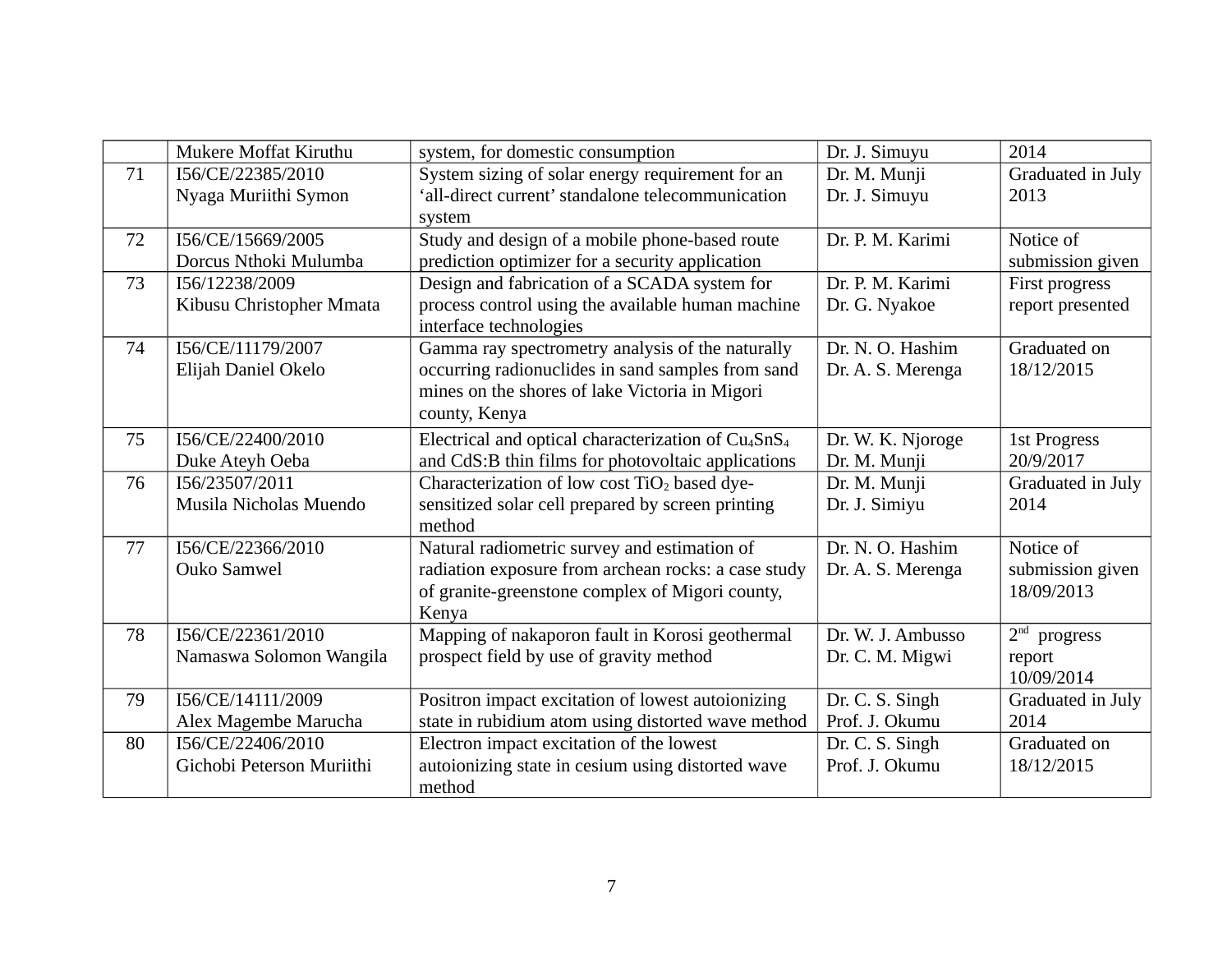| 81 | I56/CE/22404/2010          | Investigating effect of $Zn$ doping on $In2Se3$ thin film | Dr. W. K. Njoroge | Graduated on     |
|----|----------------------------|-----------------------------------------------------------|-------------------|------------------|
|    | Opiyo Samwel Olaka         | for phase change random access memory (PRAM)              | Dr. M. K. Munji   | 18/12/2015       |
|    |                            | applications                                              |                   |                  |
| 82 | I56/CE/22376/2010          | Effects of consolidation parameters on creep,             | Dr. C. M. Migwi   | Graduated on     |
|    | Wachira Anthony Mwangi     | dynamical mechanical behaviour, thermal                   | Dr. D. B. Bem     | 16/12/2016       |
|    |                            | degradation and fatigue of self-reinforced high           |                   |                  |
|    |                            | density polyethylene composite                            |                   |                  |
| 83 | I56/CE/22409/2010          | Gamma ray spectroscopy analysis of soil and green         | Dr. N. O. Hashim  | Notice of        |
|    | Rotich Charles Kipngeno    | tea leaves of Kericho county                              | Dr. W. J. Ambusso | submission       |
|    |                            |                                                           |                   | 02/10/2013       |
| 84 | I56/CE/22377/2010          | Characterization of $CuxNy$ and CdO:Al thin films         | Dr. W. K. Njoroge | Graduated on     |
|    | <b>Obare Benard Mosoti</b> | for solar cell applications                               | Dr. M. K. Munji   | 15/7/2016        |
| 85 | I56/CE/22407/2010          | Application of gravity method in mapping heat             | Dr. W. J. Ambusso | Proposal         |
|    | Koros Hosea                | source in Paka geothermal system                          | Dr. N. O. Mariita | submitted        |
| 86 | I56/CE/22774/2010          | Application of electromagnetic method in mapping          | Dr. W. J. Ambusso | Proposal         |
|    | Kipkirui N. Richard        | out geological structures in Korosi area Kenya rift       | Dr. N. O. Mariita | submitted        |
| 87 | I56/CE/22374/2010          | Effect of surface passivation on doped tin (IV)           | Dr. M. K. Munji   | Graduated        |
|    | Patrick Mwinzi Mwathe      | oxide thin films for gas sensor applications              | Dr. R. J. Musembi | <b>July 2015</b> |
| 88 | I56/23518/2011             | Characterization of ZnO-Zn thin film for solar            | Dr. W. K. Njoroge | Proposal         |
|    | John Chenang'at chemorei   | thermal applications                                      | Dr. C. M. Migwi   | submitted        |
| 89 | I56/CE/14134/2009          | Design and fabrication of computer based metal            | Dr. P. M. Karimi  | Notice of        |
|    | Murori Francis Kamau       | detection system for security applications                | Prof. E. Mwangi   | Submission       |
|    |                            |                                                           |                   | 16/03/2016       |
| 90 | I56/CE/14110/2009          | Design and fabrication of a microcontroller based         | Dr. P. M. Karimi  | Notice of        |
|    | Shivachi Newton Shuma      | carbon monoxide monitoring and mapping system             | Prof. E. Mwangi   | submission       |
|    |                            | using GPS technology                                      |                   | 3/2/2016         |
| 91 | I56/CE/22368/2010          | Geothermal reservoir monitoring at Olkaria east           | Dr. W. J. Ambusso | Proposal         |
|    | Kepha Evans Ndeda          | field by using historical matching of micro-gravity       | Dr. N. O. Mariita | submitted        |
|    |                            | and productivity data                                     |                   |                  |
| 92 | I56/CE/14122/2009          | Design and fabrication of a computer based                | Dr. P. M. Karimi  | Notice of        |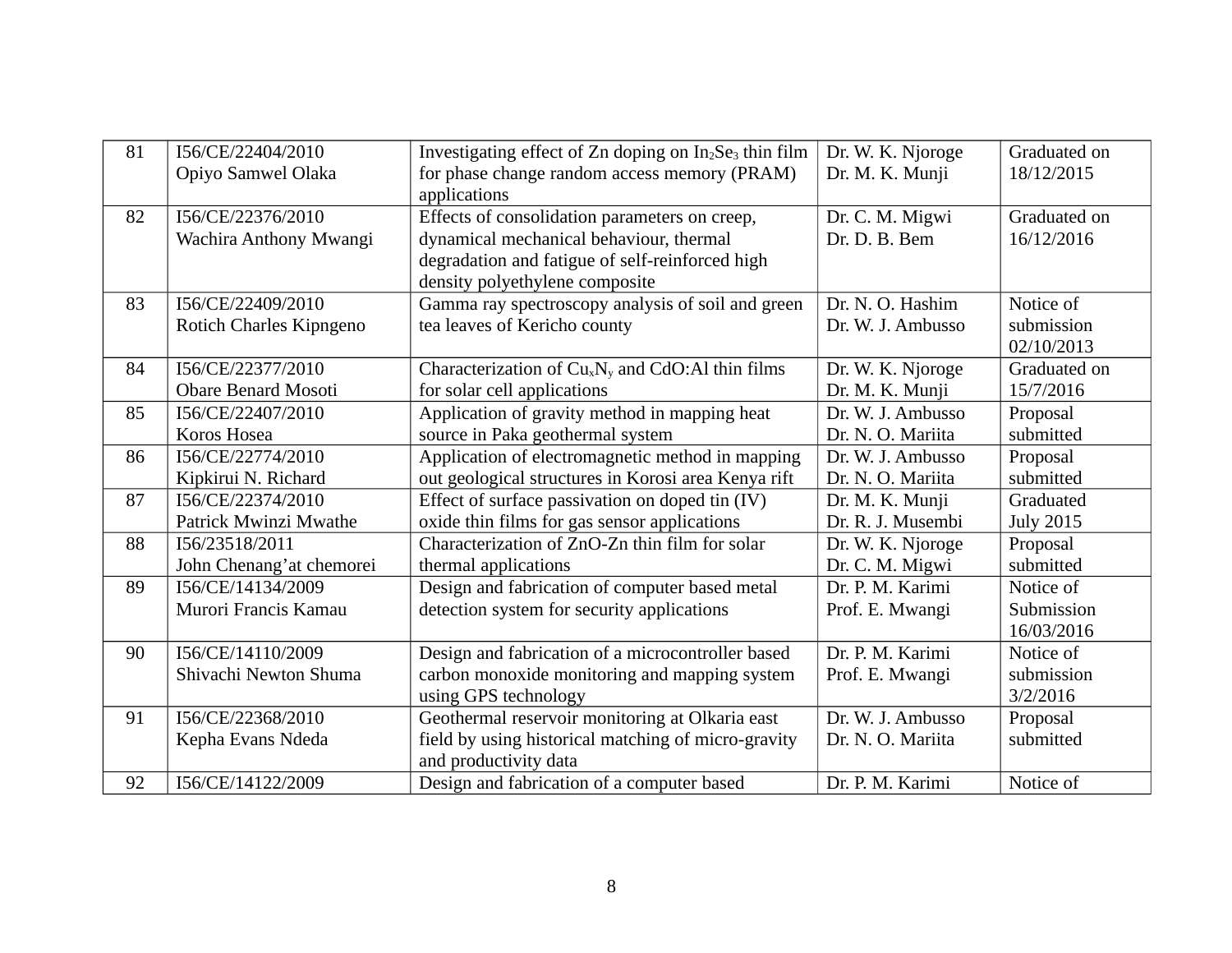|     | Maato Ombaba Jared                           | fingerprint security system for restricted access<br>control                                                                                                                       | Prof. E Mwangi                         | submission<br>8/6/2016                |
|-----|----------------------------------------------|------------------------------------------------------------------------------------------------------------------------------------------------------------------------------------|----------------------------------------|---------------------------------------|
| 93  | I56/CE/22414/2010<br>Apiyo Kelvin Otieno     | Obliquely sputtered, pressed and thermally<br>annealed nitrogen doped titanium dioxide ( $TiO2Nx$ )<br>thin film: fabrication and characterization for<br>photovoltaic application | Dr. W. K. Njoroge<br>Dr. R. J. Musembi | Proposal<br>submitted                 |
| 94  | I56/CE/14125/2009<br>Marango Charles Wangila | Mechanical properties of self-reinforced high<br>density polyethylene                                                                                                              | Dr. A. S. Merenga<br>Dr. C. M. Migwi   | $1st$ progress<br>report<br>23/9/2015 |
| 95  | I56/CE/22393/2010                            | Design and study of a secure mobile GPS route                                                                                                                                      | Dr. P. M. Karimi                       | Graduated on                          |
|     | Onkoba Nicholas Ososi                        | navigator, adapted for the visually impaired                                                                                                                                       | Dr. M. Gakuru                          | 16/12/2016                            |
| 96  | I56/23520/2011                               | Air kerma and radiation dose mapping of a gamma                                                                                                                                    | Dr. N. O. Hashim                       | Proposal                              |
|     | Aguko Gibson Achola                          | ray beam irradiator                                                                                                                                                                | Prof. H. Zaidi                         | submitted                             |
| 97  | I56/7707/2002<br>Francis Mwaura Ng'ang'a     | Measurements and evaluation of radio frequency<br>radiation at cellular base station                                                                                               | Dr. M. K. Munji<br>Prof. J. N. Nderu   | Notice of<br>submission<br>23/10/13   |
| 98  | Nyakiti Kevin Ochieng                        | Investigating characteristization of SnSe-ZnS:Al p-                                                                                                                                | Dr. W. K. Njoroge                      | 2 <sup>nd</sup> Progress              |
|     | I56/CE/22395/2010                            | n junction thin film for solar cell application                                                                                                                                    | Dr. M. K. Munji                        | 3/5/2017                              |
| 99  | I56/22402/2010<br>Kabaraka James Otieno      | Influence of i-ZnO buffer layer on Cu <sub>2</sub> O-ZnO:Al<br>p-n junction for solar cell applications                                                                            | Dr. W. K. Njoroge<br>Dr. M. K. Munji   | Notice of<br>submission<br>24/5/2017  |
| 100 | I56/23510/2011                               | Characterization of SnSe/SnO <sub>2</sub> :F thin films for solar                                                                                                                  | Dr. M. K. Munji                        | Proposal                              |
|     | Mornika Auma Mgele                           | cell application                                                                                                                                                                   | Dr. W. K. Njoroge                      | submitted                             |
| 101 | Nyasani Eric Isaboke                         | Wind energy assessment as a potential alternative                                                                                                                                  | Dr. M. K. Munji                        | Graduated on                          |
|     | I56/21149/2010                               | energy source in Kisii and Kisumu towns in Kenya                                                                                                                                   | Dr. Karambizi                          | 16/12/2016                            |
| 102 | Njeru Elosy Gataka                           | Performance evaluation of silicon based                                                                                                                                            | Dr. M. K. Munji                        | Graduated on                          |
|     | I56/CE/22378/2010                            | photovoltaic modules found in the Kenyan market                                                                                                                                    | Dr. W. K. Njoroge                      | 18/12/2015                            |
| 103 | Kabuga Pauline Kainyu                        | Optical characterization of compounds for dye                                                                                                                                      | Dr. W. K. Njoroge                      | 1st progress                          |
|     | I56/CE/23449/2010                            | sensitized solar cell applications                                                                                                                                                 | Dr. J. Simiyu                          | 4/10/2017                             |
| 104 | Otieno Philip Jeremiah                       | Investigating the Optical and Electrical Properties                                                                                                                                | Dr. W. K. Njoroge                      | $1st$ progress                        |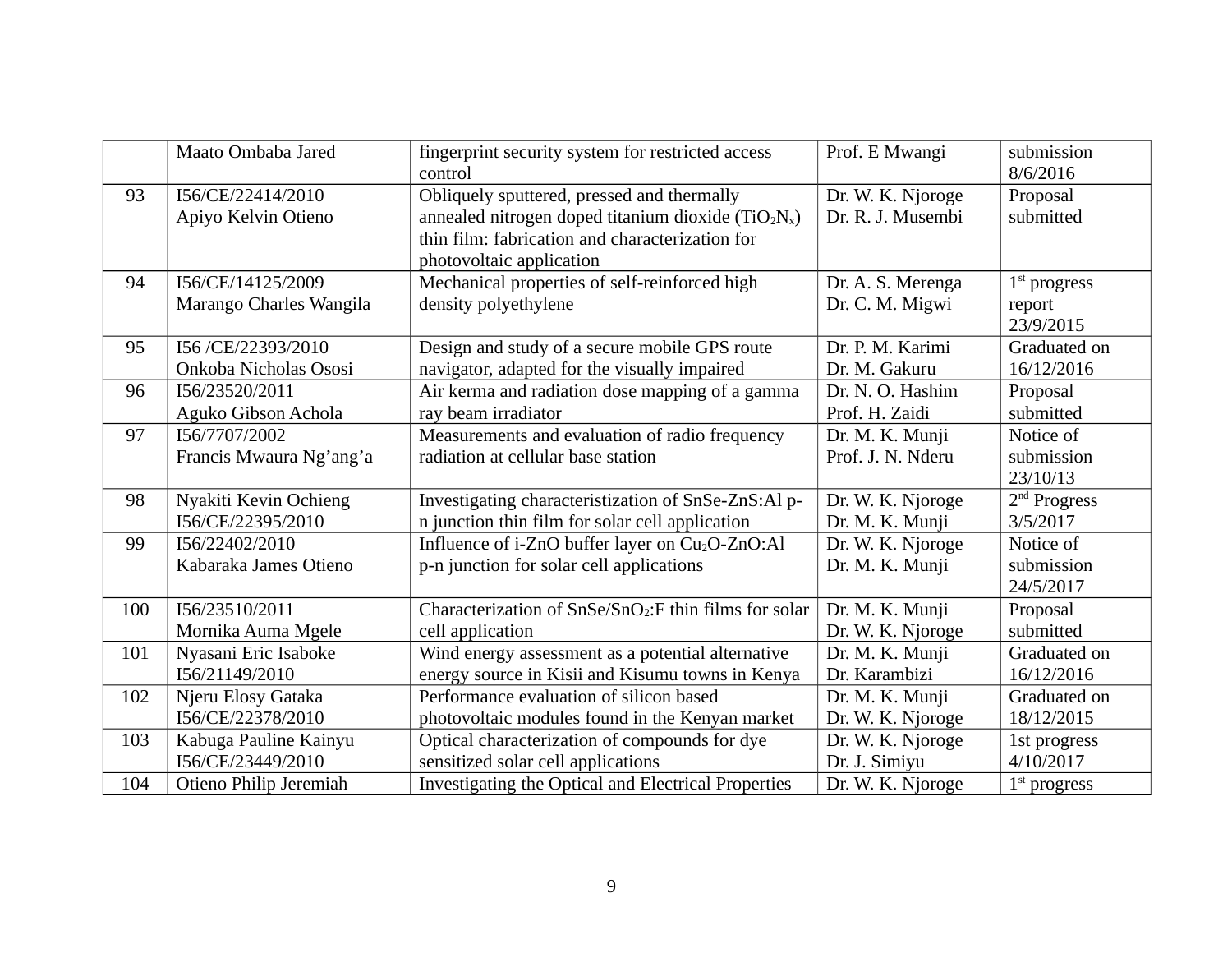|     | I56/CE/22396/2010                           | of Cu <sub>2</sub> O and ZnS:Al Thin Films for Solar Cell<br><b>Applications</b>                                                                                     | Dr. M. K. Munji                        | 3/5/2017                                         |
|-----|---------------------------------------------|----------------------------------------------------------------------------------------------------------------------------------------------------------------------|----------------------------------------|--------------------------------------------------|
| 105 | Kariuki Peter Kinuthia<br>I84/25565/2011    | Comparison of the optical potential method and the<br>distorted wave Born approximation method in<br>electron - atom elastic scattering                              | Dr. C. S. Singh<br>Prof. J. Okumu      | Graduated on<br>18/12/2015                       |
| 106 | Okowo Benard Oluoch<br>I56/CE/15536/2008    | Investigation of TiO <sub>2</sub> -Cu thin films for optical gas<br>sensor applications                                                                              | Dr. W. K. Njoroge<br>Dr. D. B. Bem     | Proposal<br>submitted                            |
| 107 | Njoroge Paul Kamau<br>I56/CE/14123/2009     | Fabrication and characterization of pressed,<br>thermally annealed co-doped TiO <sub>2</sub> thin film for solar<br>cell application                                 | Dr. W. K. Njoroge<br>Dr. R. J. Musembi | Proposal<br>submitted                            |
| 108 | Mogunde Charles Moraro<br>I56/CE/22416/2010 | Optical and electrical characterization of Cd <sub>x</sub> Se <sub>1-x</sub><br>and Cu <sub>2</sub> S thin films for solar cell application                          | Dr. W. K. Njoroge<br>Dr. M. K. Munji   | Notice of<br>submission<br>15/07/2015            |
| 109 | Paul Giciah Gachukiah<br>I56/CE/22362/2010  | Assessment of levels of natural radioactivity and<br>radiation hazards due to rocks and gravel (murram)<br>in Kiganjo and Mukaro locations of Nyeri County,<br>Kenya | Dr. N. O. Hashim<br>Dr. C. M. Migwi    | Proposal<br>submitted                            |
| 110 | Collins Omondi<br>I56/22399/2010            | Characterization and determination of HVL, air<br>kerma and calibration coefficients for narrow X-ray<br>beam                                                        | Dr. N. O. Hashim<br>Dr. D. Otwoma      | Notice of<br>submission<br>24/2/2015             |
| 111 | Onyango Edwin<br>I56/CE/14132/2009          | Increasing the Efficiency of the Dye-Sensitized<br>Solar Cells by Incorporating Imidazolium Salts                                                                    | Dr. M. Munji<br>Dr. W.K. Njoroge       | Proposal<br>Submitted<br>18/09/2013              |
| 112 | James Herman<br>I56/20400/2012              | Determination of Natural Radioactivity and<br>Essential Concentration Levels in the Vicinity of<br>Minjingu Mining-Tanzania                                          | Dr. N.O. Hashim<br>Dr. M.M. Nyaruba    | Notice of<br>submission<br>20/9/2017             |
| 113 | Kirui Geoffrey Kipkemoi<br>I56/20422/2010   | Analysis of Effect of Substrates on the Radiation of<br>Rectangular Microstrip Antenna Array of Various<br><b>Patch Sizes</b>                                        | Prof. D.B.O. Konditi<br>Dr. M.K. Munji | 2 <sup>nd</sup> Progress<br>report<br>14/10/2015 |
| 114 | Josephat Waithuki Kariuki                   | Analysis of Microstrip Antenna Using Arbitrarily                                                                                                                     | Prof. D.B.O. Konditi                   | Graduated on                                     |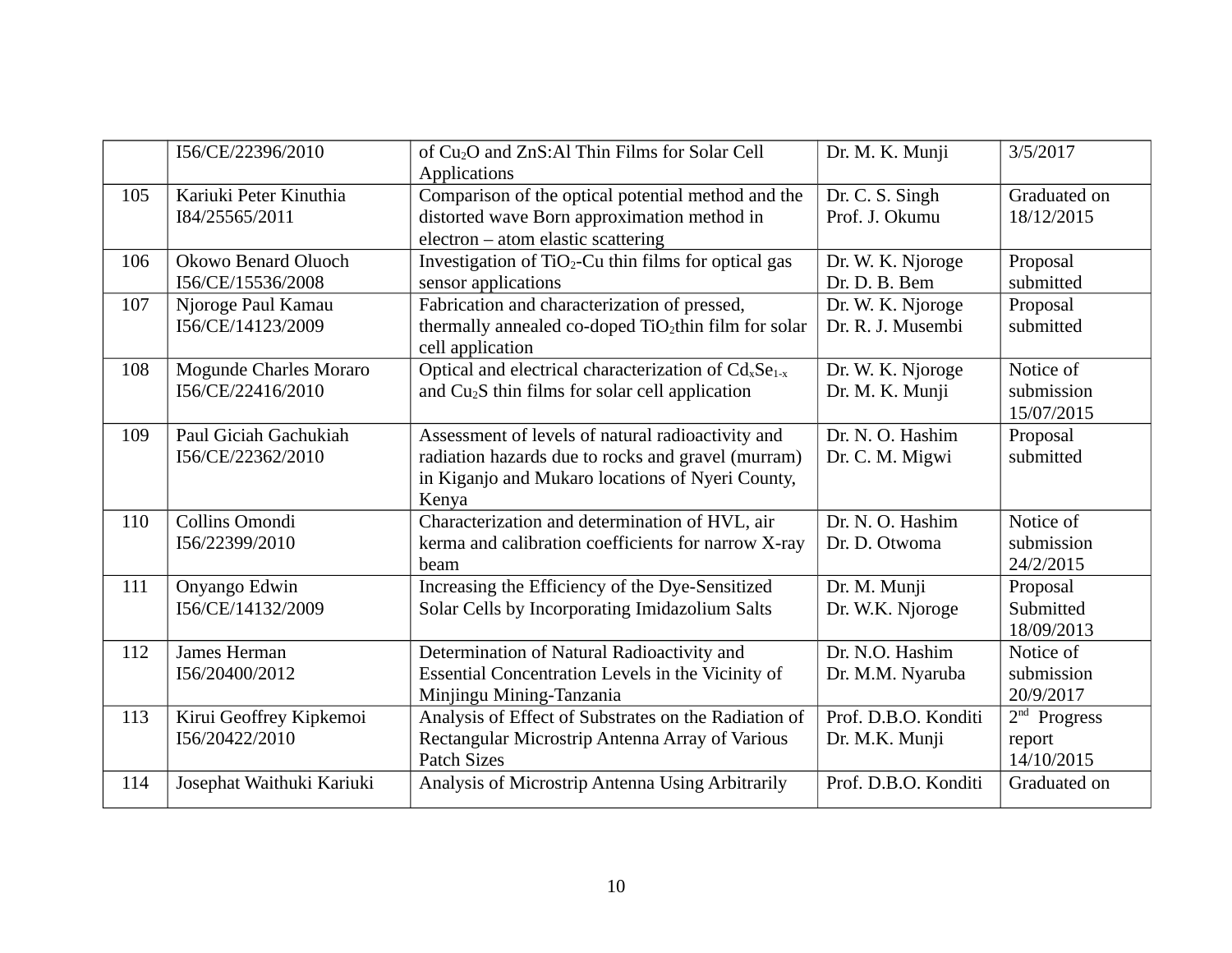|     | I56/21439/2012             | Shaped Patches Having Similar Surface Area                                         | Dr. M.K. Munji    | 15/7/2016      |
|-----|----------------------------|------------------------------------------------------------------------------------|-------------------|----------------|
| 115 | Magare O. Robert           | Fabrication and Characterization of                                                | Dr. M.K. Munji    | Notice of      |
|     | I56/20406/2012             | TIO <sub>2</sub> /In(OH) <sub>x</sub> S <sub>Y</sub> /SnS Composite ETA Solar Cell | Dr. R.J. Musembi  | submission     |
|     |                            |                                                                                    |                   | 6/10/2016      |
| 116 | Abednego Kimathi Mulu      | Characterization of Tin Doped Antimony Selenium                                    | Dr. P.M. Karimi   | Proposal       |
|     | I56/20401/2012             | (Sn-Sb <sub>x</sub> Se <sub>1.5X</sub> ) Thin Film for Phase Change Memory         | Dr. R.J.Musembi   | Submitted      |
|     |                            | (PCM) Applications                                                                 | Dr. D.M. Wamwangi | 16/10/2013     |
| 117 | Brinden K. Mutange         | Characterization Study of Indium Doped in Tin                                      | Dr. P.M. Karimi   | Proposal       |
|     | I56/26175/2011             | Selenide (In-Sn <sub>x</sub> Se <sub>y</sub> ) Thin Films For Phase Change         | Dr. R.J.Musembi   | Submitted      |
|     |                            | <b>Memory Application</b>                                                          | Dr. D.M. Wamwangi | 16/10/2013     |
| 118 | Chumo K. Cosmas            | Optical and Electronic Characterization of CuS and                                 | Dr. M.K. Munji    | Notice of      |
|     | I56/CE/14136/2009          | CdS:B Thin Films For Solar Cell Application.                                       | Dr. W.K. Njoroge  | submission     |
|     |                            |                                                                                    |                   | 13/7/2016      |
| 119 | Sarah Aseda                | Reduction of Errors Caused by Cross-Polarization                                   | Dr. M.K. Munji    | Notice of      |
|     | I56/20404/2012             | In A Microchip Antenna                                                             | Dr. P. K. Kibet   | submission     |
|     |                            |                                                                                    |                   | 29/06/2016     |
| 120 | Kamau Stephen Mbugua       | Simulation of Ultra-High Energy Photon Induced                                     | Dr. N. O. Hashim  | Proposal       |
|     | I56/20399/2012             | Showers in the Geomagnetic Field and the                                           | Dr. Marcus Risse  | Submitted      |
|     |                            | Atmosphere                                                                         |                   | 18/12/2013     |
| 121 | Shikambe R. Tsisambo       | Optical and Electrical Characterization of                                         | Dr. M.K. Munji    | Notice of      |
|     | I56/CE/14120/2009          | $CdxNi1-xS$ and $Sb2S3$ Thin Film for Photovoltaic                                 | Dr. R.J. Musembi  | submission     |
|     |                            | Application                                                                        |                   | 22/09/2016     |
| 122 | Motari K. Mavyline         | Simulation of Cosmic Ray Mouns Charge Ratio at                                     | Dr. O.N. Hashim   | Notice of      |
|     | I56/22434/2012             | Energies up to 10TeV Using EPSOS                                                   | Dr. Marcus Risse  | submission     |
|     |                            |                                                                                    |                   | 12/4/2017      |
| 123 | Kang'ethe Michael          | Optical, Electrical and Structural Analysis of                                     | Dr. M.K. Munji    | Graduated on   |
|     | I56/CE/26184/2011          | $Cd_{1-x}Fe_{x}S/CuS$ p-n Junction for Solar Cell                                  | Dr. W.K. Njoroge  | 16/12/2016     |
|     |                            | Application.                                                                       |                   |                |
| 124 | <b>Ndonye Sally Mutheu</b> | Effects of Substrate Deposition Temperature on the                                 | Dr. M.K. Munji    | $1st$ progress |
|     | I56/CE/23512/2011          | Properties of Sn <sub>x</sub> Se <sub>Y</sub> /ZnO:Sn Thin Film Solar Cells        | Dr. R .J. Musembi | report         |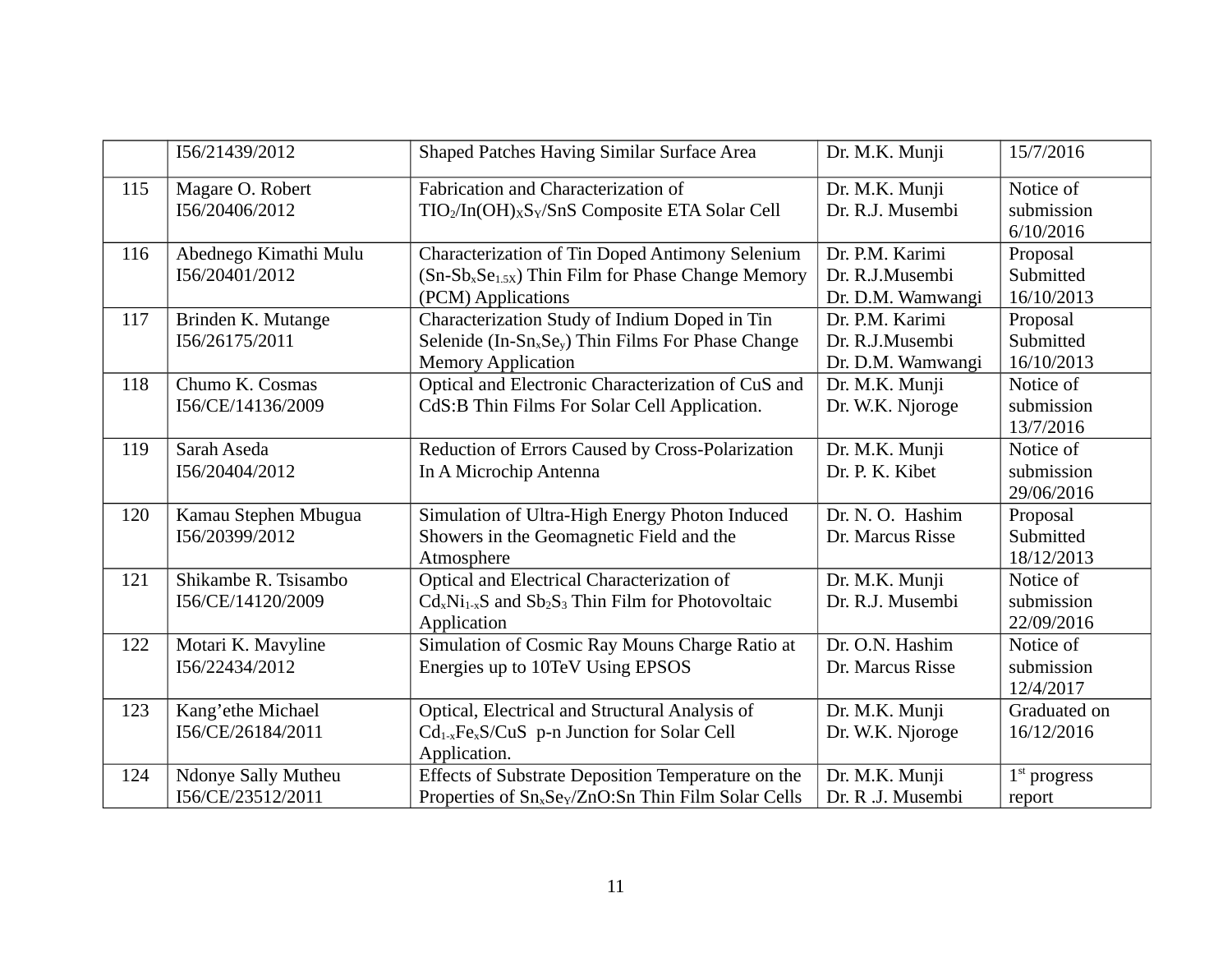|     |                                           |                                                                                            |                   | 27/01/2016   |
|-----|-------------------------------------------|--------------------------------------------------------------------------------------------|-------------------|--------------|
| 125 | Mugambi Nelson                            | Characterization of Tin Selenide: Nickel-doped Tin                                         | Dr. M.K. Munji    | Graduated on |
|     | I56/CE/26617/2011                         | Prepared by Spray Pyrolysis for Photovoltaic                                               | Dr. R. J. Musembi | 16/12/2016   |
|     |                                           | Application                                                                                |                   |              |
| 126 | Gitonga John Mbae                         | Analysis of Optimized Deposition Temperature of                                            | Dr. M.K. Munji    | Graduated on |
|     | I56/CE/25987/2011                         | ZnO:Al Thin Films on Sn <sub>x</sub> Se <sub>v</sub> /ZnO:Al p-n Junction                  | Dr. R .J. Musembi | 16/12/2016   |
|     |                                           | Solar Cell                                                                                 |                   |              |
| 127 | Kennedy Muchiri                           | A Simple Manual Digital to Analogue Decoder                                                | Dr. M.K. Munji    | Notice of    |
|     | I56/CE/22773/2010                         | Design for Analogue TV Reception                                                           | Dr. J.N. Mutuku   | submission   |
|     |                                           |                                                                                            |                   | 28/01/15     |
| 128 | Ephantus Nyaga Njeru<br>I56/CE/26186/2011 | Characterization of Cd <sub>x</sub> Se <sub>1-x</sub> S/Cu <sub>2</sub> S p-n Junction for | Dr. M.K. Munji    | Graduated on |
|     |                                           | Solar Cell Application Prepared by Chemical Bath<br><b>Deposition Method</b>               | Dr. W.K. Njoroge  | 15/12/2017   |
| 129 | Riungu Geoffrey Gitonga                   | Characterization of Sn <sub>x</sub> Se <sub>y</sub> :SnO <sub>2</sub> -Co p-n Junction     | Dr. M.K. Munji    | Graduated on |
|     | I56/CE/26614/2011                         | Deposited by Spray Pyrolysis for Photovoltaic                                              | Dr. R.J.Musembi   | 16/12/2016   |
|     |                                           | Application                                                                                |                   |              |
| 130 | Nyangaresi P. Onkundi                     | Characterization of SnO <sub>2</sub> :Al-ZnO:Al p-n Junction                               | Dr. M.K. Munji    | Graduated on |
|     | I56/CE/20980/2010                         | Deposited by Spry Pyrolysis Technique for LED                                              | Dr. D.B. Bem      | 18/12/2015   |
|     |                                           | Application                                                                                |                   |              |
| 131 | Daniel Thomson Poghon                     | Electron Impact Excitation of Autoionizing State of                                        | Dr. C. S. Singh   | Proposal     |
|     | I56/CE/23136/2010                         | Potassium Using a Distorted Wave Method With                                               | Prof. J. Okumu    | Submitted    |
|     |                                           | <b>Exchange and Absorption Potential</b>                                                   |                   | 29/01/2014   |
| 132 | Vincent Onyango O.N.A.                    | Effect of Exchange and Absorption Potential in the                                         | Dr. C. S. Singh   | Graduated on |
|     | I56/CE/23526/2011                         | Distorted Wave Calculation of Electron Impact                                              | Prof. J. Okumu    | 16/12/2016   |
|     |                                           | <b>Excitation of Autoionizing State of Rubidium</b>                                        |                   |              |
| 133 | Muchangi Philip M. M.                     | Effect of Deposition Temperature on the Properties                                         | Dr. M.K. Munji    | Proposal     |
|     | I56/CE/26172/2011                         | of Al Doped $SnO2$ in $SnxSey-SnO2: Al p-n Junction$                                       | Dr. R. J. Musembi | Submitted    |
|     |                                           | Solar Cell                                                                                 |                   | 29/01/2014   |
| 134 | Kineene Miriam M.                         | Synthesis and characterization of Niobium Oxide                                            | Dr. M.K. Munji    | Notice of    |
|     | I56/23514/2011                            | Thin Film for DSSC Application                                                             | Dr. J Simiyu      | submission   |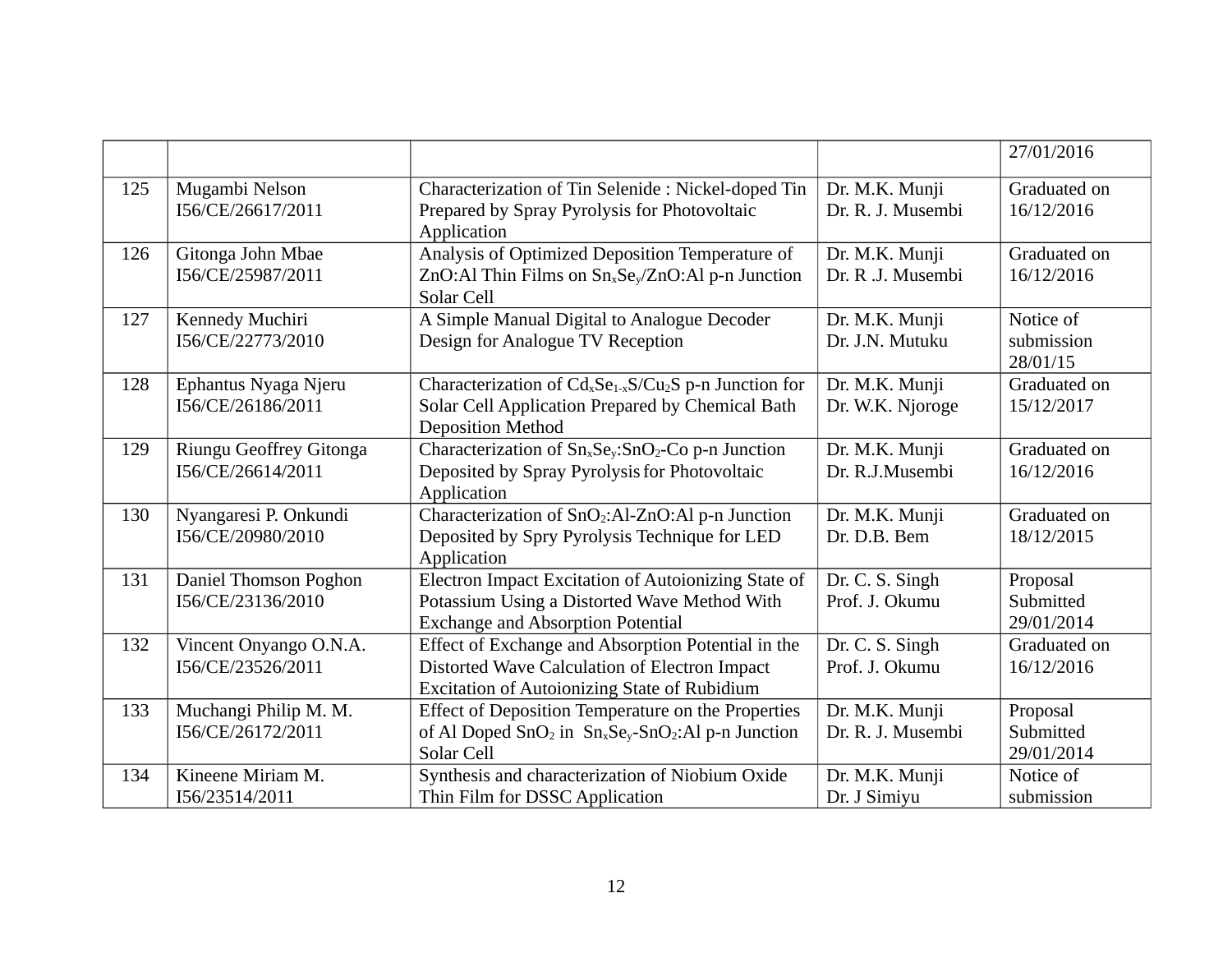|     |                                            |                                                                                                                                                                                |                                       | 25/10/2017                                       |
|-----|--------------------------------------------|--------------------------------------------------------------------------------------------------------------------------------------------------------------------------------|---------------------------------------|--------------------------------------------------|
| 135 | Aguyo Apollo Ochieng'<br>I56/CE/26607/2011 | Effect of Exchange and Absorption Potential in the<br>Distorted Wave Calculation of Electron Impact<br><b>Excitation of Autoionizing State of Cesium</b>                       | Dr. C. S. Singh<br>Prof. J. Okumu     | Graduated on<br>15/12/2017                       |
| 136 | Omwansu O. Wycliffe<br>I56/CE/26613/2011   | Solution-based Fabrication of $\text{Ni}_x \text{OTi}_{1-x}/\text{CeO}_2\text{-TiO}_2$<br>Nanostructured Thin Film for Energy-efficient<br><b>Applications in Smart Window</b> | Dr. M. Munji<br>Dr. C. Migwi          | Graduated                                        |
| 137 | Kimenyi Nyamu<br>I56/CE/26605/2011         | Ground Magnetic Survey of Iron Ore Deposits in<br>Kimachia Area, Meru County                                                                                                   | Dr. Ambusso<br>Dr. Githiri J. Gitonga | Proposal<br>Submitted<br>19/02/2014              |
| 138 | Phelix Ogembo<br>I56/CE/24432/2010         | Effect of Exchange and Absorption Potential in the<br>Distorted Wave Calculation for the Electron Impact<br><b>Elastic Scattering of Calcium</b>                               | Dr. C. S. Singh<br>Prof. J. Okumu     | Proposal<br>Submitted<br>19/02/2014              |
| 139 | Edward Omuga Ntambo<br>I56/CE/22398/2010   | Study of SnS and $Cd_XZn_{1-X}S$ Thin Film Deposited<br>by Spray Pyrolysis for Photovoltaic Applications                                                                       | Dr. M.K. Munji<br>Dr. R.J.Musembi     | Notice of<br>submission<br>18/5/2016             |
| 140 | Mark Bosire Mosioma<br>I56/10395/2007      | Analysis of Core Cooling and System Pressure for a<br>Pressurized Water Reactor (PWR) Following<br>Elimination of RTDS Bypass Using PRISM Core<br>Simulator.                   | Dr. N.O. Hashim<br>Dr. Otwoma         | 2 <sup>nd</sup> Progress<br>Report<br>13/05/2015 |
| 141 | <b>Seurey Paul</b><br>I56/CE/25984/2011    | Geophysical imaging for geothermal prospects in<br>lake Baringo using magnetic method                                                                                          | Dr. Ambusso<br>Dr. Githiri J. Gitonga | Notice of<br>submission<br>22/04/2015            |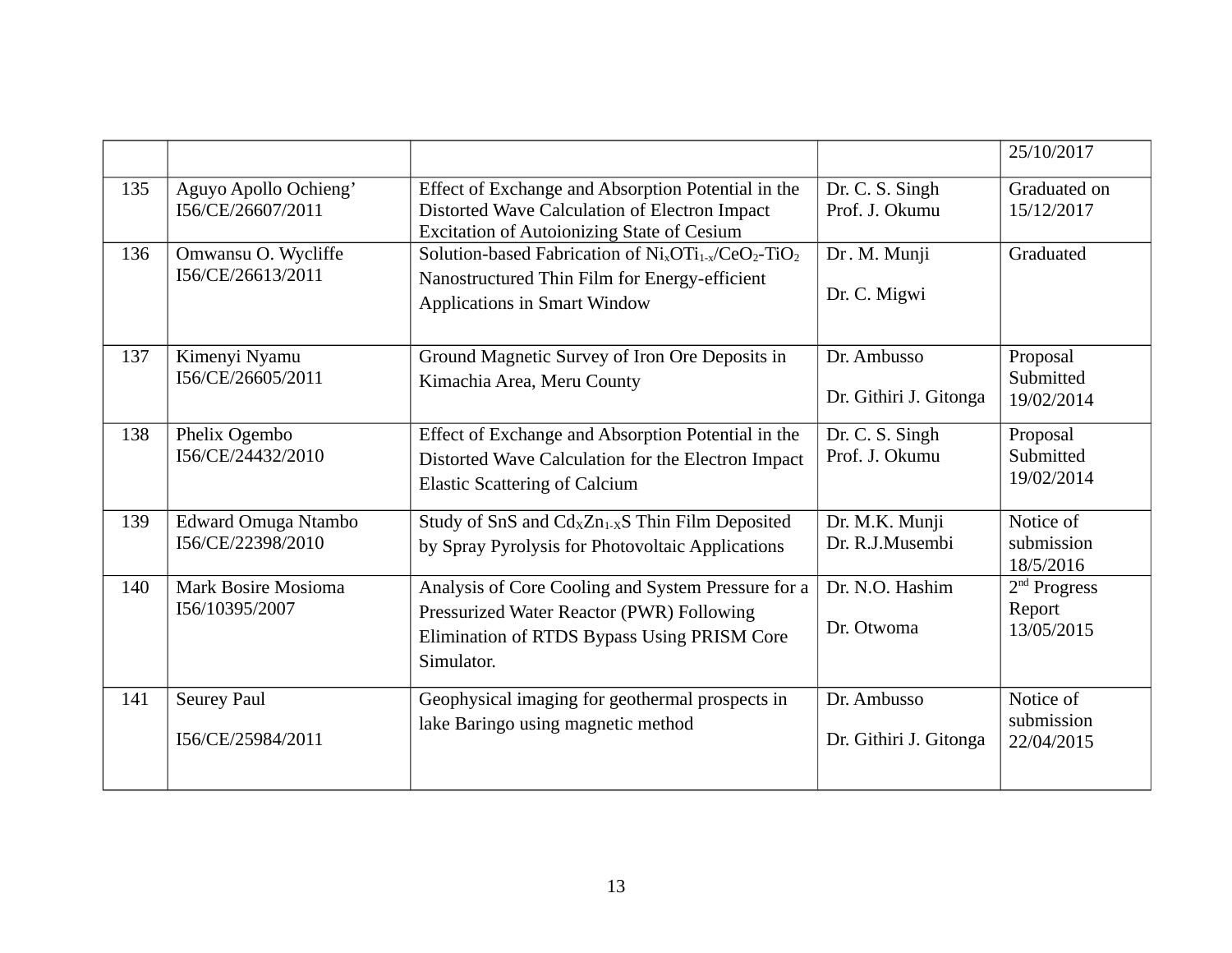| 142 | Cherop Komen Hezekiah<br>I56/CE/26608/2011    | Ground work investigation and characterization in<br>Marigat area, Baringo county, using vertical<br>electrical sounding resistivity surveys   | Dr. Ambusso<br>Dr. Githiri J. G.        | Graduated on<br>16/12/2016            |
|-----|-----------------------------------------------|------------------------------------------------------------------------------------------------------------------------------------------------|-----------------------------------------|---------------------------------------|
| 143 | <b>Emily Naitore Munene</b><br>I56/23509/2011 | Numerical modeling of heavy metals in riverine<br>systems. A case study of river Sosian in Eldolet,<br>Uasin Gishu county.                     | Dr. Hashim<br>Dr. Ambusso               | Notice of<br>submission<br>21/12/2016 |
| 144 | Kiplangat Elijah<br>I56/CE/26604/11           | <b>Radiation Concentrations and Dose Assessment for</b><br>Soil Samples From Wheat Plantation Area of Narok<br>County, Kenya.                  | Dr. Hashim<br>Dr. Merenga               | Graduated on<br>16/12/2016            |
| 145 | King'ang'i James Mwiti<br>I56/CE/22372/2010   | Characterization of Cuo/Zno:Al P-N junction for<br>solar cell application                                                                      | Dr. Munji<br>Dr. Simiyu                 | Notice of<br>submission<br>13/1/2016  |
| 146 | Robinson Njunji Kariuki<br>I56/CE/26625/2011  | Surface Analysis of Thin Films Using<br>Interferometric Technique                                                                              | Dr. P. M. Karimi<br>Dr G. Kihara Rurimo | Proposal<br>Submitted<br>16/04/2014   |
| 147 | Suleiman M. Mwakwina<br>I56/CE/26609/2011     | Effects of Exchange and Absorption Potential in the<br>Distorted Wave Calculation of Electron Impact<br><b>Elastic Scattering of Magnesium</b> | Dr. C. S. Singh<br>Prof. J. Okumu       | Proposal<br>Submitted<br>14/05/2014   |
| 148 | Harrison M. Kyungu<br>I56/CE/22412/2010       | Analysis of Radionuclide Levels in Building stones<br>of Kimutwa Area in Machakos County                                                       | Dr. Hashim<br>Dr. C. Migwi              | Proposal<br>Submitted<br>14/05/2014   |
| 149 | Irungu Joseph Mburu<br>I56/CE/26188/2011      | Measurement of Concentration and Refractive<br>Index of Liquids Using Holographic Interferometry                                               | Dr. P. Karimi<br>Dr. G. Kihara Rurimo   | Proposal<br>Submitted<br>14/05/2014   |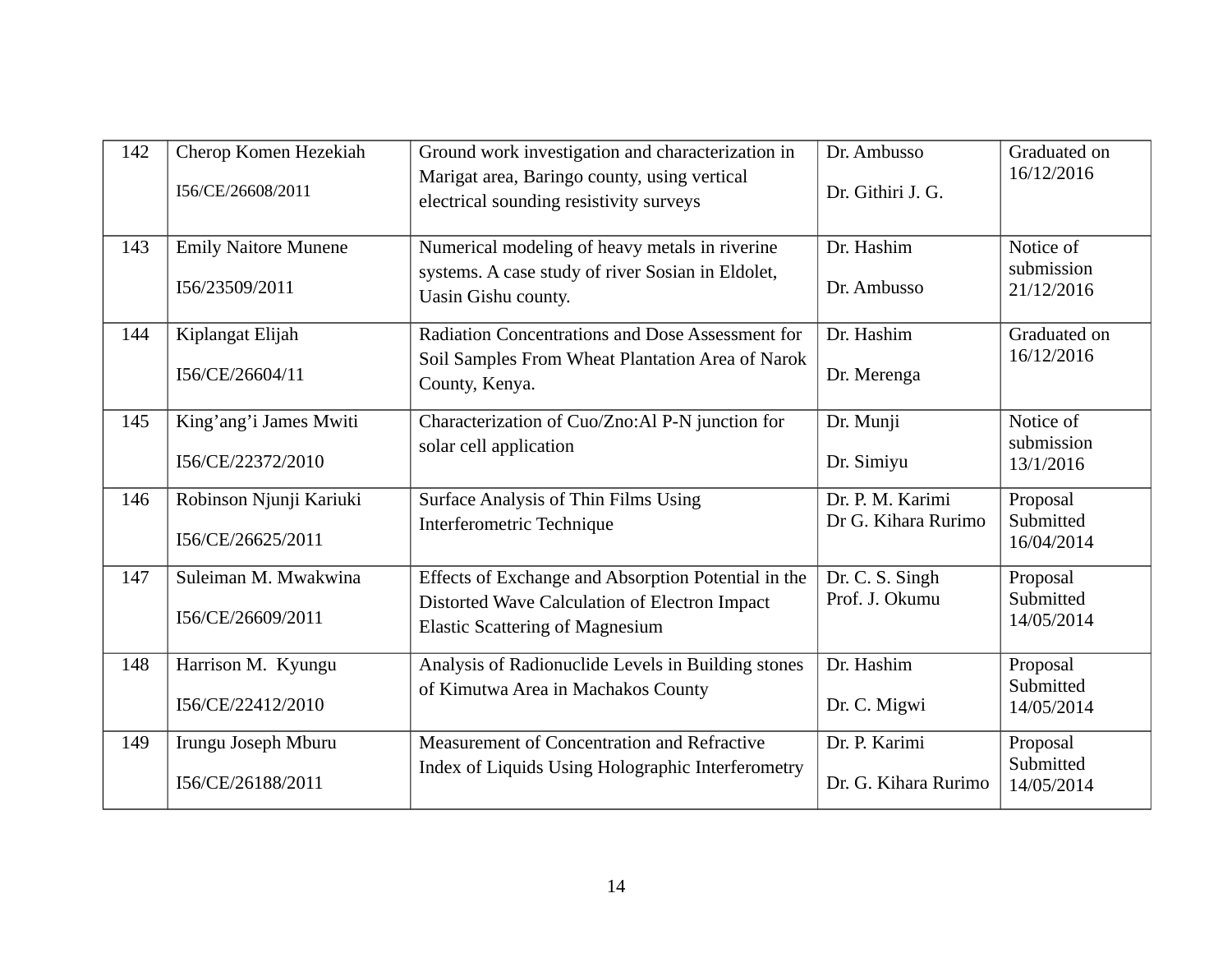| 150 | Kamau Samuel Githira<br>I56/26190/2011       | Effects of ASPERGILLUS NIGER on Mechanical,<br>Diffusion and Thermal Degradation Properties of<br>Low Density Polyethene.                                                                             | Dr. A. Merenga<br>Dr. C. Migwi              | Notice of<br>submission<br>27/9/2017            |
|-----|----------------------------------------------|-------------------------------------------------------------------------------------------------------------------------------------------------------------------------------------------------------|---------------------------------------------|-------------------------------------------------|
| 151 | Simon Musyoki Paul<br>I56/CE/26620/2011      | Effect of Exchange and Absorption Potential in the<br>Distorted Wave Calculation of Electron Impact<br><b>Excitation of Lowest Auto Ionizing State of Sodium</b>                                      | Dr. C. S. Singh<br>Prof. J. Okumu           | Proposal<br>Submitted<br>21/05/2014             |
| 152 | Musamali Enock Wanjala<br>I56/CE/26603/2011  | Gamma Ray Spectroscopic Analysis of Soil in<br><b>Bungoma County</b>                                                                                                                                  | Dr. N. Hashim<br>Dr. A. Merenga             | Graduated on<br>15/7/2016                       |
| 153 | Jane Gaceri Kailemia<br>I56/CE/26192/2011    | Characterization of Zn <sub>x</sub> Se <sub>y</sub> -ZnO:Al P-N Junction for<br><b>Solar Cell Applications</b>                                                                                        | Dr. D.B. Bem<br>Dr. M. Munji                | Proposal<br>Submitted<br>28/05/2014             |
| 154 | Mugambi Michael Chabari<br>I56/CE/22370/2010 | Fabrication and Characterization of Sputtered<br>Cuprous Oxide and Sprayed Aluminium Doped<br>Zinc Oxide (Cu <sub>x</sub> O <sub>Y</sub> -ZnO:Al) P-N Junction for Solar<br><b>Cell Applications.</b> | Dr. D.B. Bem<br>Dr. J. Simiyu               | $1st$ progress<br>report<br>11/11/2015          |
| 155 | <b>Charles Chirchir</b><br>I56/CE/22364/2010 | Gravity Survey of Moinonin Area in Lake Baringo<br>Geothermal Prospect, Kenya.                                                                                                                        | Dr. W. J. Ambusso<br>Dr. J. Githiri Gitonga | Notice of<br>submission<br>17/11/2016           |
| 159 | Ongeri Evans Machuki<br>I56/CE/26169/2011    | Characterization of CuO <sub>2</sub> /SnO <sub>2</sub> :F P-N Junction for<br><b>Solar Cell Applications</b>                                                                                          | Dr. M.K. Munji<br>Dr. R.J.Musembi           | $2nd$ progress<br>report given on<br>21/10/2015 |
| 160 | Mathenge Ruth Muthoni<br>I56/CE/26170/2011   | A Study of the Formation of Super Star Clusters                                                                                                                                                       | Dr. N.O. Hashim                             | Proposal<br>Submitted                           |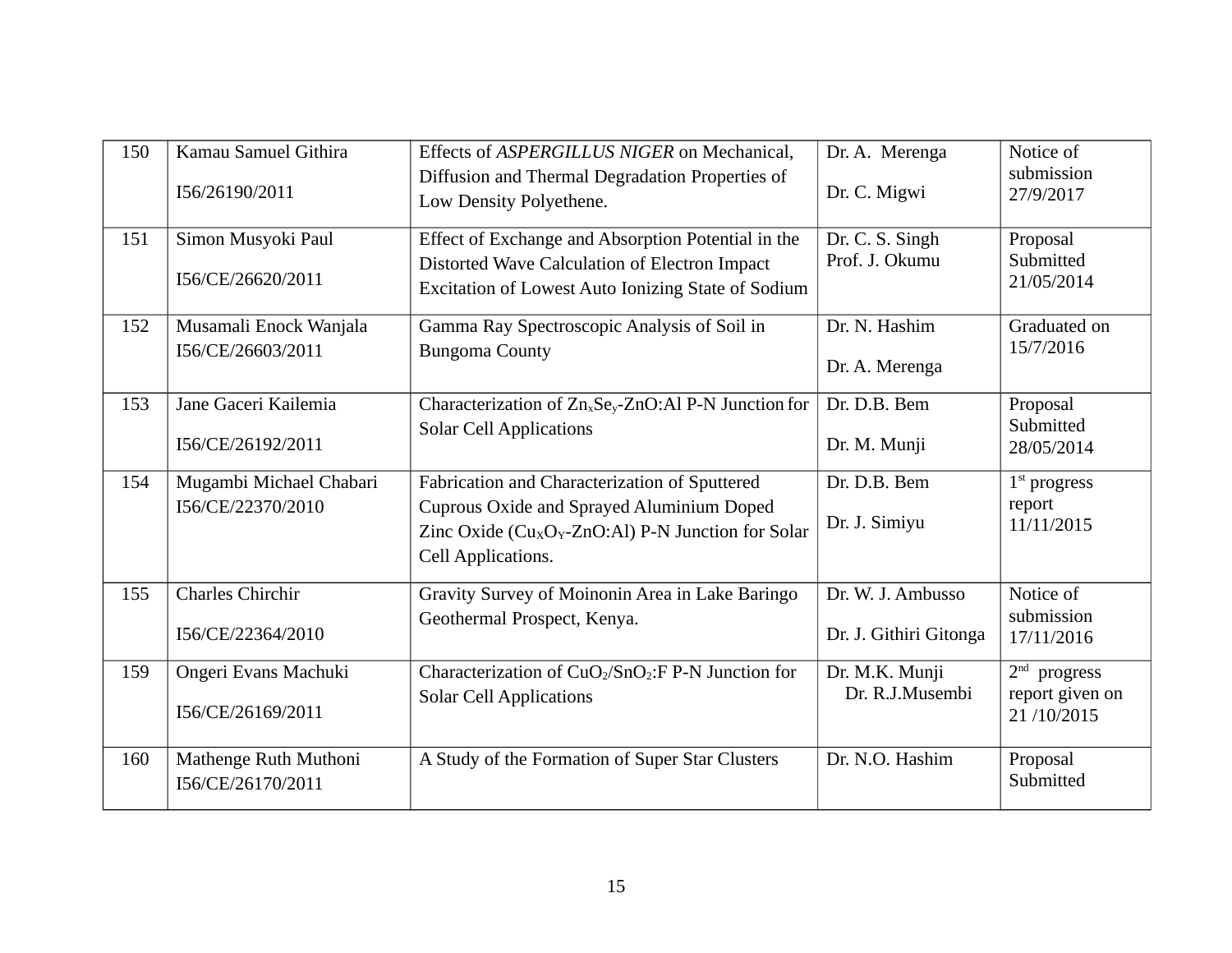|     |                      |                                                                                                      | Dr. Petri Vaisanen     | 25 <sup>th</sup> June, 2014            |
|-----|----------------------|------------------------------------------------------------------------------------------------------|------------------------|----------------------------------------|
| 161 | Nguru Joseph Mugacia | Geophysical Exploration for Iron Ore Prospect, in                                                    | Dr. W. J. Ambusso      | $2nd$ progress                         |
|     | I56/CE/26621/2011    | Mbeu Area in Meru, Kenya, Using Gravity Method                                                       | Dr. J. Githiri Gitonga | report given on<br>26/07/2017          |
| 162 | Oduor George Otieno  | Geophysical Prospect of Iron-Titanium Oxide                                                          | Dr. W. J. Ambusso      | Graduated on                           |
|     | I56/CE/25986/2011    | (Ilemenite) Using Magnetic Method in Mrima Area<br>in Kwale, Kenya.                                  | Dr. J. Githiri Gitonga | 15/7/2016                              |
| 163 | Muchiri Lucy Muringo | Geographical Investigation and Characterization of                                                   | Dr. W. J. Ambusso      | Graduated on                           |
|     | I56/25916/2013       | Groundwater Aquifers in Gakonde Area, Yatta<br>District Using Electrical Resistance Method.          | Dr. J. Githiri Gitonga | 16/12/2016                             |
| 164 | Wekesa Pamella W.    | Analysis of Naturally Occuring Radionuclides in                                                      | Dr. N.O. Hashim        | Notice of                              |
|     | I56/CE/24497/2012    | Sand Samples From the Banks of River Nzoia<br>Using Gamma Ray Spectrometric Analysis.                | Dr. A. Merenga         | Submission<br>14/10/15                 |
| 165 | Kamunde Betty Karimi | Assessment of Radiation Exposure Levels                                                              | Dr. N.O. Hashim        | Graduated on                           |
|     | I56/CE/24516/2012    | Associated With Sand Used for Construction in<br>Tharaka Region, Tharaka-Nithi County.               | Dr. A. Merenga         | 15/7/2016                              |
| 166 | Ndichu Tirus Njuguna | Gamma Ray Spectrometry of Phonolyte-Kenyte                                                           | Dr. N.O. Hashim        | Notice of                              |
|     | I56/CE/23519/2011    | Sequence of Volcanic Sediments of Mt Kenya Suite<br>Deposited by Graciation on the Western Slopes of | Dr. C. Migwi           | submission<br>18/11/2015               |
|     |                      | Mt Kenya in Africa                                                                                   |                        |                                        |
| 167 | Nyinya Austine Ouma  | A low Cost Microcontroller Based Voltage and<br>Frequency Monitoring System for Single Phase         | Dr Karimi              | $1st$ progress<br>report<br>13/05/2015 |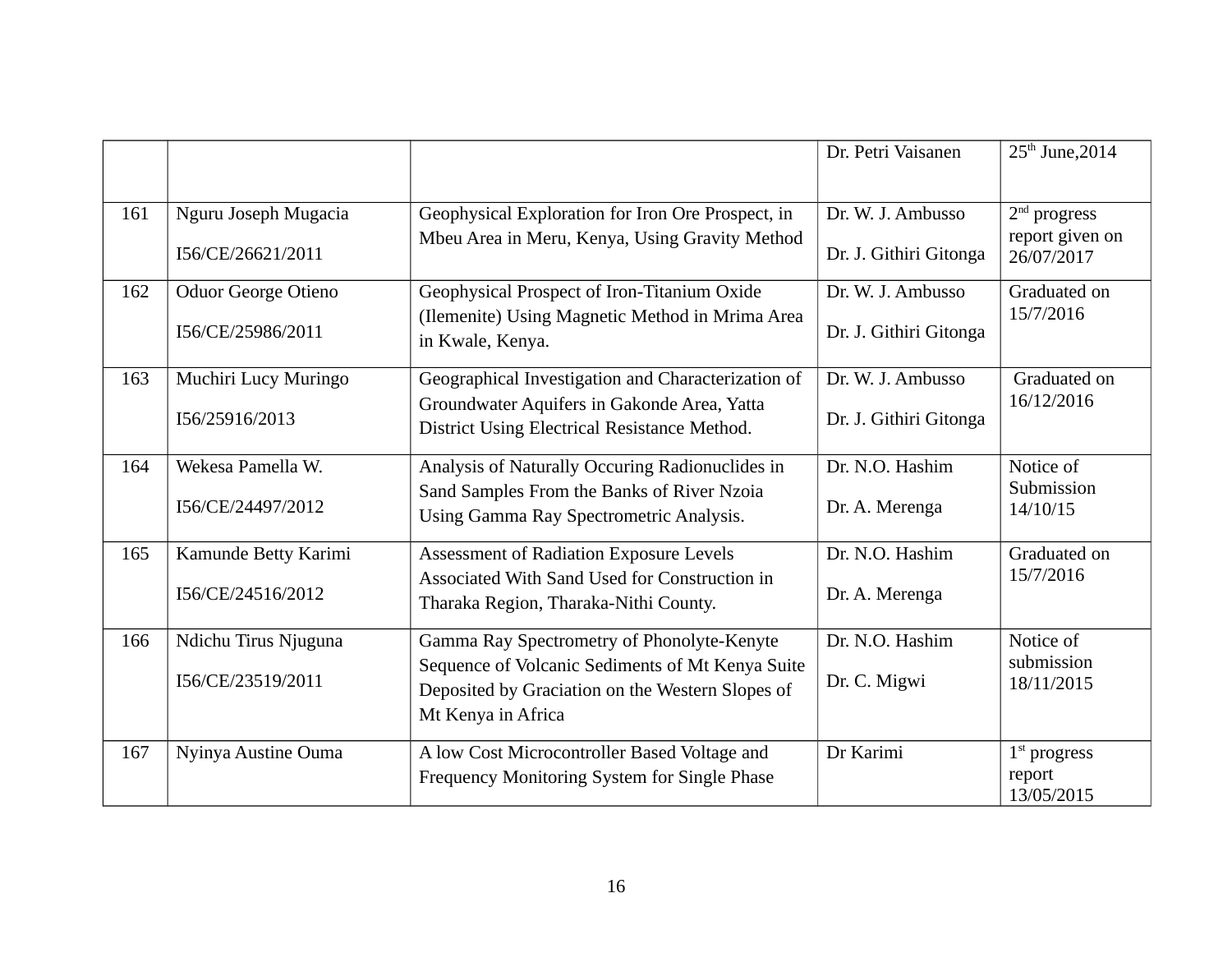|     | I56/CE/26168/2011                          | Mains Power Supply.                                                                                                                 | Prof. E. Mwangi                             |                                                      |
|-----|--------------------------------------------|-------------------------------------------------------------------------------------------------------------------------------------|---------------------------------------------|------------------------------------------------------|
| 169 | Cyprian B. Mwirigi<br>I56/CE/24507/2012    | Iron Ore Mining Deposits Exploration by Ground<br>Magnetics in Kindani-Irereni Area, Meru County                                    | Dr. W. J. Ambusso<br>Dr. J. Githiri Gitonga | Graduated on<br>16/12/2016                           |
| 170 | Kebwaro M. Moraa<br>I56/CE/24496/2012      | Geophysical Investigation of Kindani Iron Ore<br>Deposit in Irereni, Meru County, Using Gravitation<br>Method                       | Dr. W. J. Ambusso<br>Dr. J. Githiri Gitonga | Proposal<br>Submitted<br>08/10/2014                  |
| 171 | Mutunga J. Mutungi<br>I56/CE/22274/2012    | Assessment of Natural Radioactivity Concentration<br>Levels in Geological Samples Collected in Selected<br>Areas in Makueni County  | Dr. N. Hashim<br>Dr. C. Migwi               | Notice of<br>submission<br>11/1/2017                 |
| 172 | Mwangi Peter Ngugi<br>I56/24955/13         | A Low Cost GSM Based Water Meter System                                                                                             | Dr. P. Karimi<br>Prof. E. Mwangi            | Graduated on<br>16/12/2016                           |
| 172 | Majau Agriphina Mugure<br>I56/24240/2013   | Design and fabrication of an autonomous line<br>follower robot capable of picking and dropping<br>objects from one point to another | Dr. M.K. Munji<br>Dr. W. J. Ambusso         | Notice of<br>submission<br>3/05/2017                 |
| 173 | Munywoki Abednogo W.<br>I56/CE/26173/2011  | Positron impact excitation of the lowest<br>autoionizing state in cesium using distorted wave<br>method                             | Dr. C. S. Singh<br>Prof. J. Okumu           | Notice of<br>submission<br>18/5/2016                 |
| 174 | Nyakundi Erick Rayora<br>I56/CE/24486/2012 | Geophysical investigation of Lolgorien gold ore<br>deposit in Narok county using gravity method                                     | Dr. W. J. Ambusso<br>Dr. J. Githiri Gitonga | Notice of<br>submission<br>presented on<br>10/2/2016 |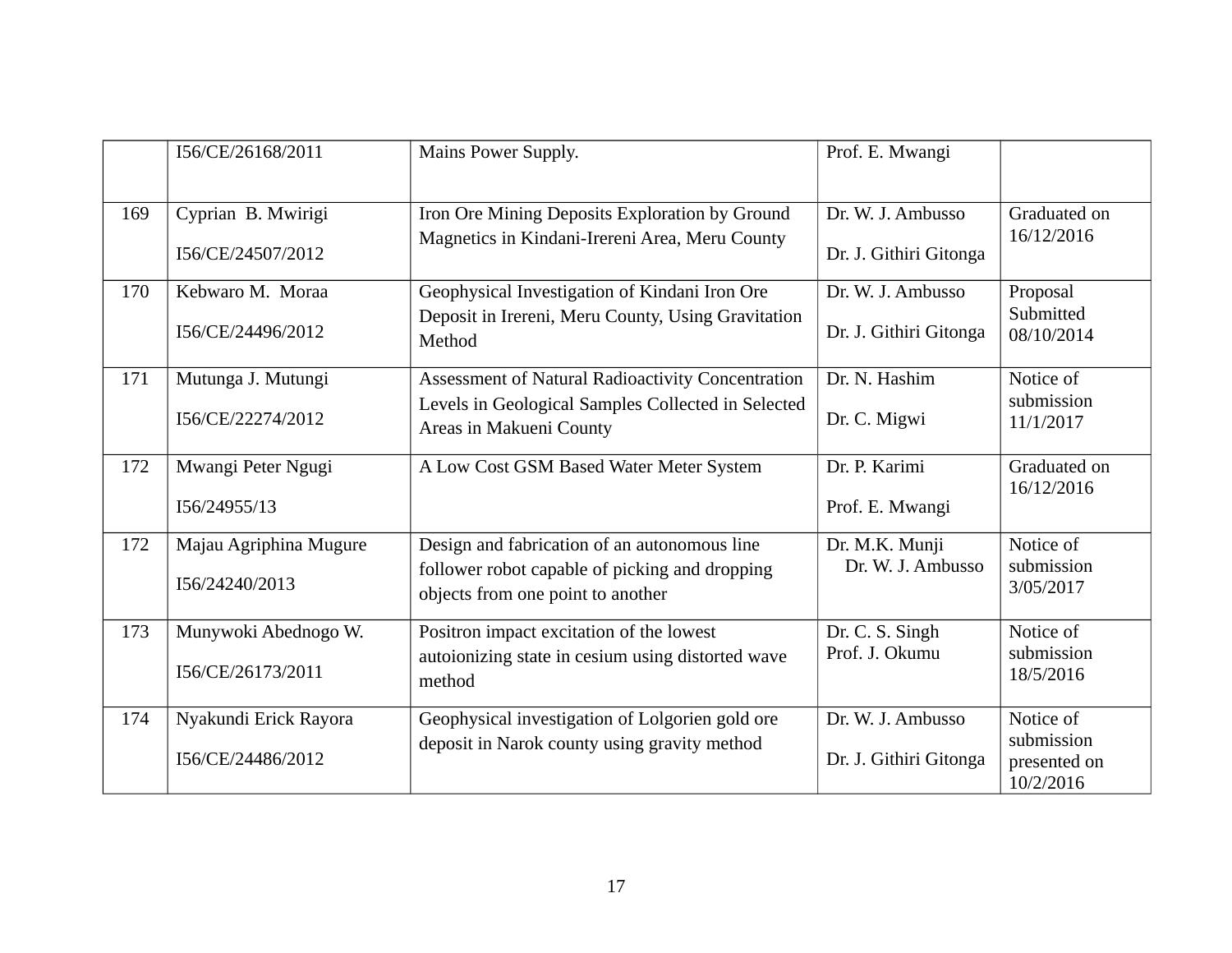| 175 | Warega Joseph Ayieta  | Geology study of Olkaria geothermal dome areas<br>using gravity method in Naivasha, Nakuru county        | Dr. W. J. Ambusso      | $1st$ progress<br>report   |
|-----|-----------------------|----------------------------------------------------------------------------------------------------------|------------------------|----------------------------|
|     | I56/CE/24502/2012     |                                                                                                          | Dr. J. G. Gitonga      | 19/04/2017                 |
| 176 | Mutuku Festus Kyalo   | Positron impact excitation of lowest autoionizing<br>state of Lithium using a distorted wave method with | Dr. C. S. Singh        | Proposal<br>submitted      |
|     | I56/CE/26627/2011     | absorption potential                                                                                     |                        | 04/02/2015                 |
| 177 | Ombati Dennis         | Geophysical investigation in Rongo gold mining                                                           | Dr. W. J. Ambusso      | Notice of                  |
|     | I56/CE/23417/2012     | area in Migori county using resistivity method                                                           | Dr. J. Githiri Gitonga | submission<br>14/6/2017    |
| 178 | Neko Benjamin Mogaka  | Geophysical investigation of mineralogy in                                                               | Dr. W. J. Ambusso      | $2nd$ progress             |
|     | I56/CE/24494/2012     | Kamwango gold mining area using magnetic<br>technique                                                    | Dr. J. Githiri Gitonga | report<br>14/12/2016       |
| 179 | Okinyi Dennis Ombagi  | Characterization of SnS/SnO2:Sb P-N junction for                                                         | Dr. M.K. Munji         | $2nd$ progress             |
|     | I56/CE/24511/2012     | solar cell applications                                                                                  | Dr. W. K. Njoroge      | 08/6/2016                  |
| 180 | Omwoyo Jared Gisemba  | Characterization of Cu <sub>2</sub> S/SnO <sub>2</sub> :F P-N junction for                               | Dr. M.K. Munji         | $2nd$ progress             |
|     | I56/CE/24509/2012     | solar cell applications                                                                                  | Dr. S. Waita           | report given<br>11/11/2015 |
| 181 | Choge Hillary Kirwa   | Optical and electrical characterization of ZnSe-                                                         | Dr. W. K. Njoroge      | Graduated on               |
|     | I56/CE/15629/2005     | $CuxOy$ thin films for solar cell applications                                                           | Dr. Mapelu             | 15/7/2016                  |
| 182 | Njoroge David Kimemia | Fabrication and characterization of a graphite                                                           | Dr. W. K. Njoroge      | Graduated on               |
|     | I56/24956/2013        | dispersed Titanium Dioxide Solid Solar Cell                                                              | Dr. I.W. Mwangi        | 15/12/2017                 |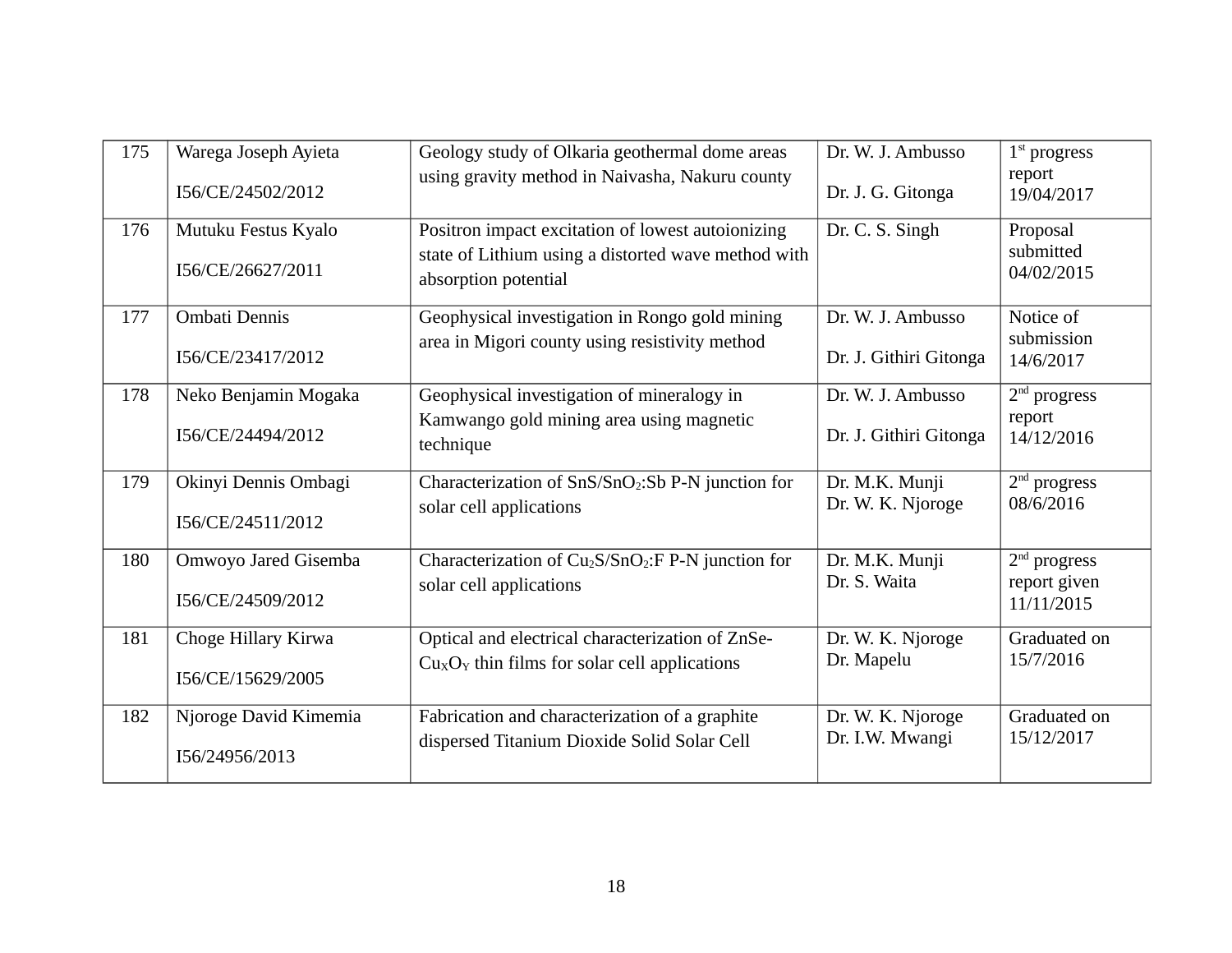| 183 | Nafuna Elizabeth Wanyonyi<br>I56/CE/24489/2012 | A novel synthesis and characterization of dyes in<br>$TiO2$ matrix for low cost solar energy conversion                                         | Dr. M. Munji<br>Dr. J. Simiyu<br>Dr. E. Masika    | $1st$ progress<br>21/12/2016         |
|-----|------------------------------------------------|-------------------------------------------------------------------------------------------------------------------------------------------------|---------------------------------------------------|--------------------------------------|
| 184 | Justine Simiyu<br>I56/CE/24512/2012            | Analysis of natural radioactivity and radiological<br>hazard of building rocks used in Meru county,<br>Kenya.                                   | Dr. Hashim<br>Dr. Migwi                           | Proposal<br>submission<br>03/06/2015 |
| 185 | <b>Malete Andrew Malombe</b><br>I56/24210/2011 | Measurement of radioactivity in soil and coal<br>samples in proposed site for coal mining in Mui-<br>Basin Kitui county, Kenya                  | Dr. Hashim<br>Dr. Migwi                           | Proposal<br>submission<br>10/06/2015 |
| 186 | Wekesa Evelyne Nafula<br>I56/CE/24513/2012     | Investigation of temperature effect on hydrothermal<br>synthesized nanoparticles Dye Sensitized Solar Cell                                      | Dr. Munji<br>Dr. Simiyu,<br>Dr. Masika            | Proposal<br>submission<br>10/06/2015 |
| 187 | Amukah Kenneth Oborah<br>I56/CE/24492/2012     | Assessment of natural radioactivity levels and<br>radiation hazards due for building material used in<br>Babadogo estate, Nairobi County, Kenya | Dr. Migwi<br>Dr. Hashim                           | $1st$ progress<br>1/11/2017          |
| 188 | Musila Nicholas Muendo<br>I84/32270/2015       | Characterization and efficiency improvement<br>studies of TiO <sub>2</sub> based dye-sensitized solar cells                                     | Dr. M. K. Munji<br>Dr. J. Simiyu<br>Dr. E. Masika | 3rd progress<br>13/12/2017           |
| 189 | Kereu Shem<br>I56/24958/2013                   | Optical and electrical characterization of ZnS:In<br>/CuS thin films grown by CBD technique for solar<br>cells                                  | Dr. M. Munji<br>Dr. L. Ochoo                      | $1st$ progress<br>7/12/2016          |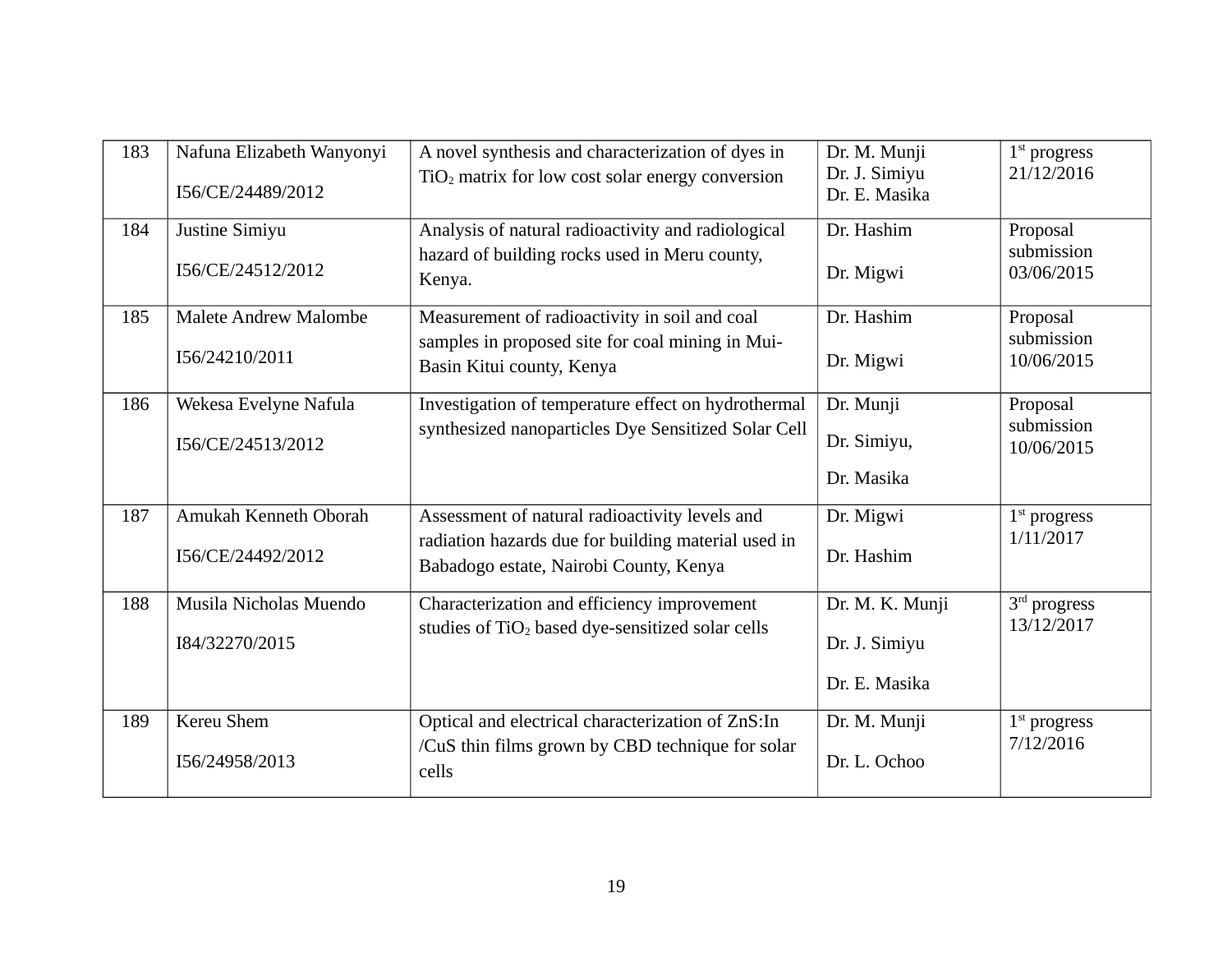| 190 | Mayaka Bosire Jackson       | Geo-electric investigation of ground water potential          | Dr. Ambusso        | $2nd$ progress                |
|-----|-----------------------------|---------------------------------------------------------------|--------------------|-------------------------------|
|     | I56/CE/24505/2012           | in Ilbissil area, Kajiado county                              | Dr. Githiri        | report given on<br>10/11/2016 |
| 191 | Daniel Stephen Wamriew      | A geophysical imaging for geothermal prospects in             | Dr. W. Ambusso     | Notice of                     |
|     | I56/CE/28358/2013           | Arus Bogoria area using MT and TEM<br>electromagnetic methods | Dr. J. Githiri     | submission<br>19/7/2017       |
| 192 | Onyancha Elvick Mars        | Positron impact elastic scattering of Magnesium               | Dr. C. S. Singh    | Proposal                      |
|     | Motanya                     | using distorted wave method                                   | Prof. J. Okumu     | submitted on<br>07/10/2015    |
|     | I56/CE/24498/2012           |                                                               |                    |                               |
| 193 | Oketch Saidi Abubakar       | Magnetic studies of gold ore mineral deposits in              | Dr. C. M. Migwi    | Proposal                      |
|     |                             | Macalder area, Migori county                                  | Dr. J. G. Githiri  | submitted on<br>07/10/2015    |
| 194 | <b>Magare Aondo Douglas</b> | Design and analysis of microstrip antenna for                 | Dr. S.A. Merenga   | $2nd$ progress                |
|     | I56/27970/2014              | 2.4GHz applications                                           | Dr. M. Munji       | 26/7/2017                     |
| 195 | Kago James Ndungu           | Elastic scattering of electron by Barium atom using           | Dr. C. S. Singh    | Notice of                     |
|     | I56/CE/28347/2013           | distorted wave method                                         | Prof. John Okumu   | submission<br>5/4/2017        |
| 196 | Kimani Martin               | Electron impact elastic scattering of Strontium               | Dr. C. S. Singh    | Notice of                     |
|     | I56/CE/28329/2013           | using distorted wave method                                   | Prof. John Okumu   | submission<br>5/4/2017        |
| 197 | Pondo Joshua Were           | Monte-Carlo simulation and measurement of                     | Dr. N. O. Hashim   | Notice of                     |
|     | I56/CE/24499/2012           | Gamma ray attenuation in concrete                             | Prof. Dr. Husemann | submission<br>10/11/2016      |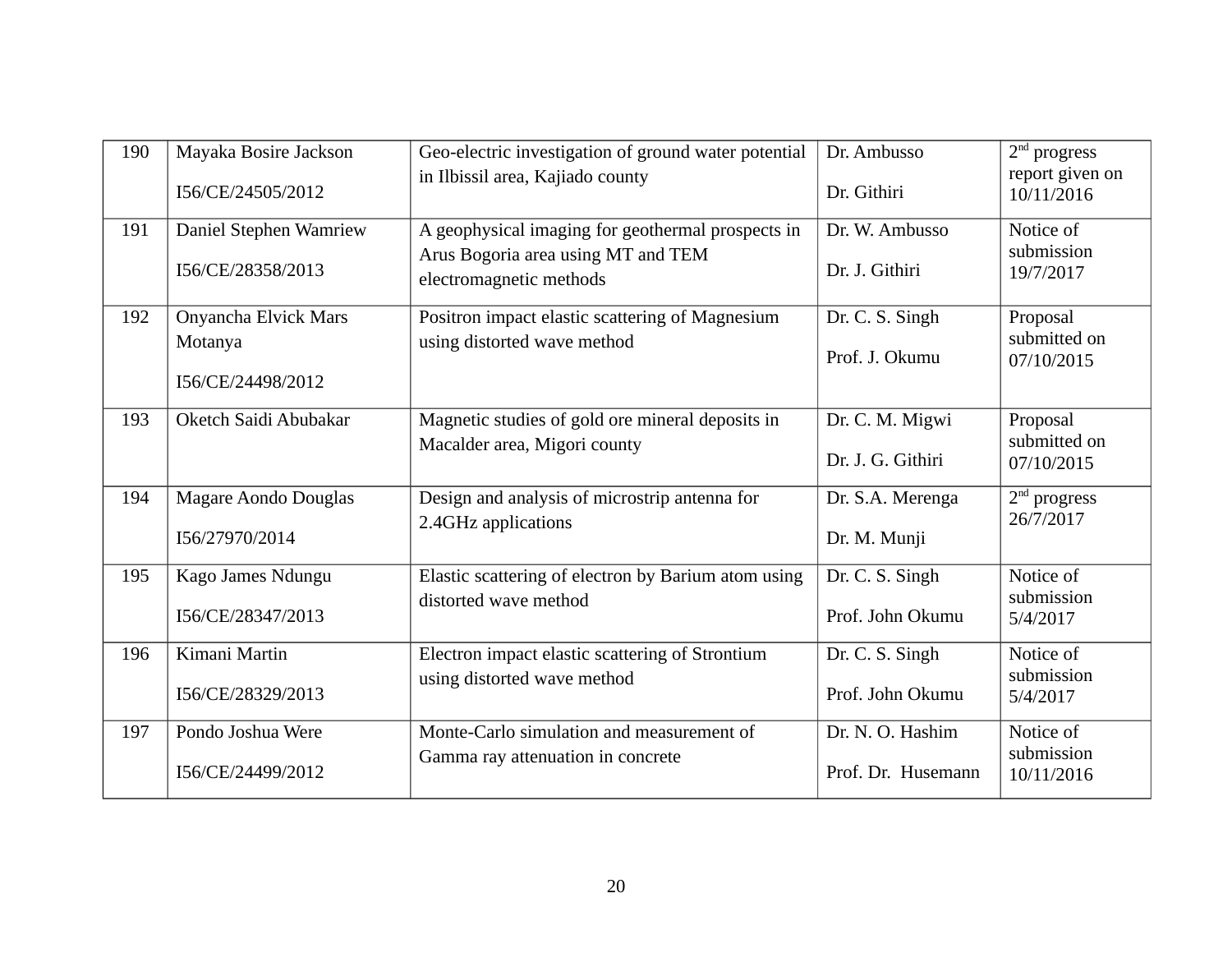| 198 | Ndwiga Nicholus Kariuki<br>I56/CE/28336/2013 | Design and construction of a PIC microcontroller-<br>based five degree of freedom robotic arm using<br>servo-motors                                                          | Dr. M. K. Munji<br>Dr. W. J. Ambusso              | Notice of<br>submission<br>29/9/2016   |
|-----|----------------------------------------------|------------------------------------------------------------------------------------------------------------------------------------------------------------------------------|---------------------------------------------------|----------------------------------------|
| 199 | Joseph Ogidi Wandugu<br>I56/CE/28356/2013    | Positron impact elastic scattering of Sodium using<br>distorted wave method with absorption potential                                                                        | Dr. C. S. Singh<br>Prof. John Okumu               | Proposal<br>submitted on<br>02/03/2016 |
| 200 | Mvurya Julius Maurice<br>I56/CE/28367/2013   | Positron Impact excitation of lowest autonizing<br>state of Cesium using distorted wave method with<br>absorption potential                                                  | Dr. C. S. Singh<br>Prof. John Okumu               | Proposal<br>submitted on<br>23/03/2016 |
| 201 | Lydiah M. Kinari<br>I56/CE/26629/2011        | Analysis of SnO <sub>2</sub> :F/ZnO Nano composite for Gas<br><b>Sensing Application</b>                                                                                     | Dr. M. K. Munji<br>Dr. R. Musembi                 | Proposal<br>submitted on<br>09/03/2016 |
| 202 | Muchira Irene Wanjiku<br>I84/32275/2015      | Crystallization kinetics and structural properties of<br>In-Se-Bi thin films for reversible phase change<br>memory (PRAM) applications                                       | Dr. M. K. Munji<br>Dr. W. Njoroge                 | Proposal<br>submitted on<br>23/03/2016 |
| 203 | Sylvester Wambua Makumi<br>I56/CE/24677/2012 | Nanomechanical mapping of defected Graphene by<br>Multimode 8.<br>Determination of electrical and gas sensitivity<br>properties of Graphene sheets                           | Prof. Klaus Leifer<br>Mr. Hu Li                   | Graduated on<br>15/12/2017             |
| 204 | Cosmas Kipyego Kosgei<br>I56/CE/26896/2011   | Investigation of the effect of basicity and<br>concentration of proton accepting bases on the<br>potential of quinones for high potential quinone<br>based cathode materials | Prof Martin Sjodin<br>Dr. Carlos Moyses<br>Araujo | Graduated on<br>15/12/2017             |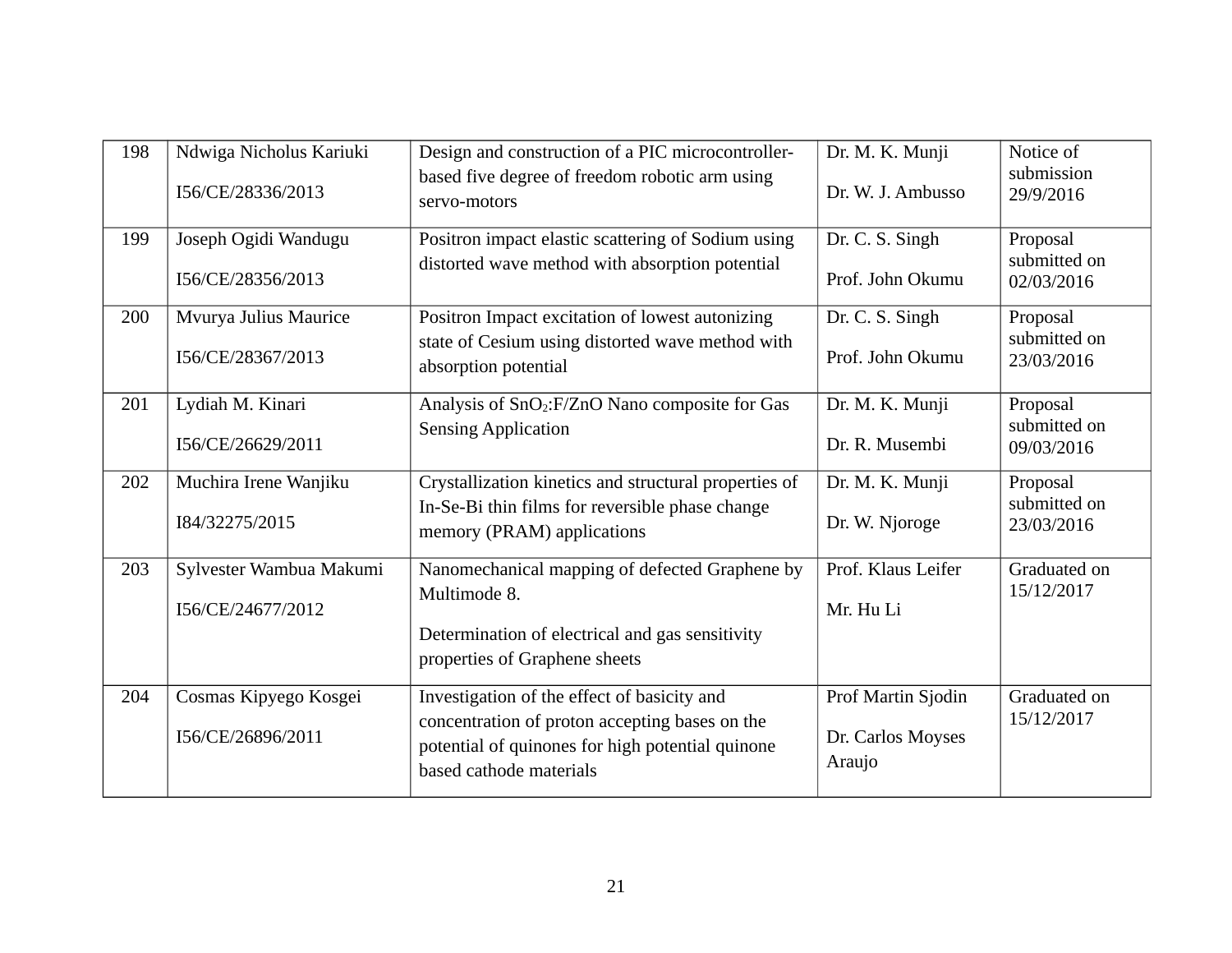| 205 | Willis Otieno Gor Odongo<br>I56/CE/28375/2013 | Gamma Ray Spectrometric Analysis of Sand<br>Samples from Selected Beaches on Coastline of<br>Kenya.                    | Dr. N. Hashim<br>Dr. M. W. Chege     | Notice of<br>submission<br>22/9/2016  |
|-----|-----------------------------------------------|------------------------------------------------------------------------------------------------------------------------|--------------------------------------|---------------------------------------|
| 206 | Kisavi Peter Kioko<br>I56/CE/28363/2013       | Design and fabrication of an adaptive sensor control<br>device                                                         | Dr. M. Munji<br>Dr. W. Ambusso       | Proposal<br>presented on<br>18/5/2016 |
| 207 | Augustine Ketko<br>I84/27931/2014             | Characterization of wettability and wettability<br>reversal of Turkana rocks as remedial action on oil<br>spilled rock | Dr. W. Ambusso<br>Dr. N. Hashim      | Proposal<br>presented on<br>25/5/2016 |
| 208 | Irungu Moses Kahura<br>I56/CE/26623/2011      | Design and fabrication of a microcontroller based<br>smart door lock                                                   | Dr. M. Munji<br>Dr. W. Ambusso       | Notice of<br>submission<br>6/10/2016  |
| 209 | Wekesa Samuel Wasike<br>I56/CE/28366/2013     | Positron impact elastic scattering of Barium using<br>distorted wave method                                            | Dr. C. S. Singh<br>Prof. J. Okumu    | Proposal<br>presented<br>15/6/2016    |
| 210 | Owino Okok Hanningtone<br>I56/CE/28368/2013   | Positron impact elastic scattering of calcium using<br>distorted wave method with absorption potential                 | Dr. C. S. Singh<br>Prof. J. Okumu    | Proposal<br>presented<br>15/6/2016    |
| 211 | Kenyonsi Peter Maosa<br>I56/CE/24522/2012     | Characterization of Cu <sub>2</sub> S-ZnO:B P-N junction for<br>solar cell applications                                | Dr. A. S. Merenga<br>Dr. S. M. Waita | Proposal<br>presented<br>15/6/2016    |
| 212 | Elicah N. Wabululu<br>I84/33524/2014          | First principle calculations of electronic and<br>mechanical properties of LaF <sub>3</sub> and BaF <sub>2</sub> :La   | Dr. P.O Nyawere<br>Dr. D. B. Bem     | Proposal<br>presented<br>6/7/2016     |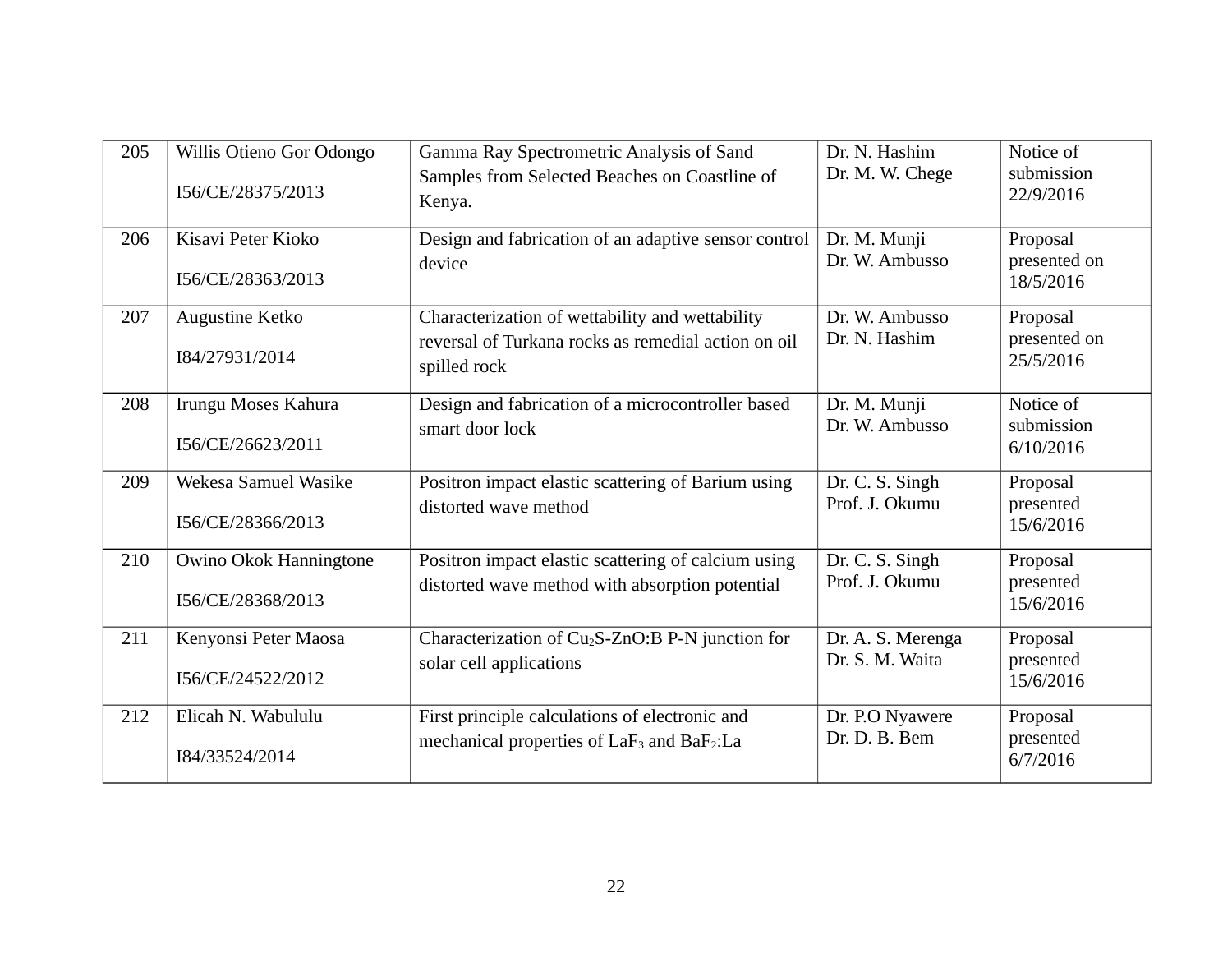| 213 | Mirriam Mumbua Muema<br>I56/27930/2014     | Analysis of optical and electrical properties of<br>CuO/SnO <sub>2</sub> :F nanocomposite for carbon monoxide<br>gas sensor application                                                                           | Dr. M. Munji<br>Dr. R. Musembi                        | Proposal<br>presented<br>10/8/2016    |
|-----|--------------------------------------------|-------------------------------------------------------------------------------------------------------------------------------------------------------------------------------------------------------------------|-------------------------------------------------------|---------------------------------------|
| 214 | Ndeke William Murithi<br>I84/32282/2015    | Elastic scattering calculations of positrons and<br>electrons by neon and argon atoms at intermediate<br>energies                                                                                                 | Dr. C. S. Singh<br>Prof. J. Okumu<br>Dr. P.K. Kariuki | Proposal<br>presented<br>10/8/2016    |
| 215 | Alex Magembe Marucha<br>I84/32279/2015     | Relativistic distorted wave approach to electron<br>impact excitation of heavy rare gases using a<br>complex potential                                                                                            | Dr. C. S. Singh<br>Dr. P.K. Kariuki<br>Prof. J. Okumu | Proposal<br>presented on<br>22/9/2016 |
| 216 | <b>Stanley Wambugu</b><br>I84/25566/2011   | Effect of Hermanson's spatial dielectric function on<br>the total energy of a cubic quantum dot and<br>frequency dependent dielectric functions in binary<br>semi-conductors                                      | Dr. Ambusso<br>Prof Okumu                             | $1st$ progress<br>12/7/2017           |
| 217 | Nyaga Janeleah Wanja<br>I56/CE/28337/2013  | Design of a microcontroller based home access<br>system using a GSM module                                                                                                                                        | Dr. M. Munji<br>Dr. R. Nyenge                         | $1st$ progress<br>26/4/2017           |
| 218 | Makunda Crucifixa Maloba<br>I84/32274/2015 | Optical and electrical characterization of poly (3,<br>hexylthiophene): phenyl (carbon <sub>60</sub> butyric acid<br>methylester polymer blends doped with hexagonal<br>boron nitride for solar cell applications | Dr. M. Munji<br>Dr. R. Nyenge<br>Dr. C. Migwi         | Proposal<br>presented<br>12/10/2016   |
| 219 | Daniel Maitethia Memeu<br>I84/32278/2015   | Photo-acoustic technique for in vivo malaria<br>diagnosis                                                                                                                                                         | Dr. A. Merenga<br>Dr. C. Maina                        | 1 <sup>st</sup> Progress<br>27/9/2017 |
| 220 | Mwenda Phylis Makena<br>I84/32273/2015     | An experimental investigation of spray pyrolysis<br>deposited Indium Gallium Nitride [In <sub>1-x</sub> Ga <sub>x</sub> N] thin<br>films for photovoltaics applications                                           | Dr. A. Merenga<br>Dr. W. Njoroge                      | Proposal<br>presented<br>18/10/2017   |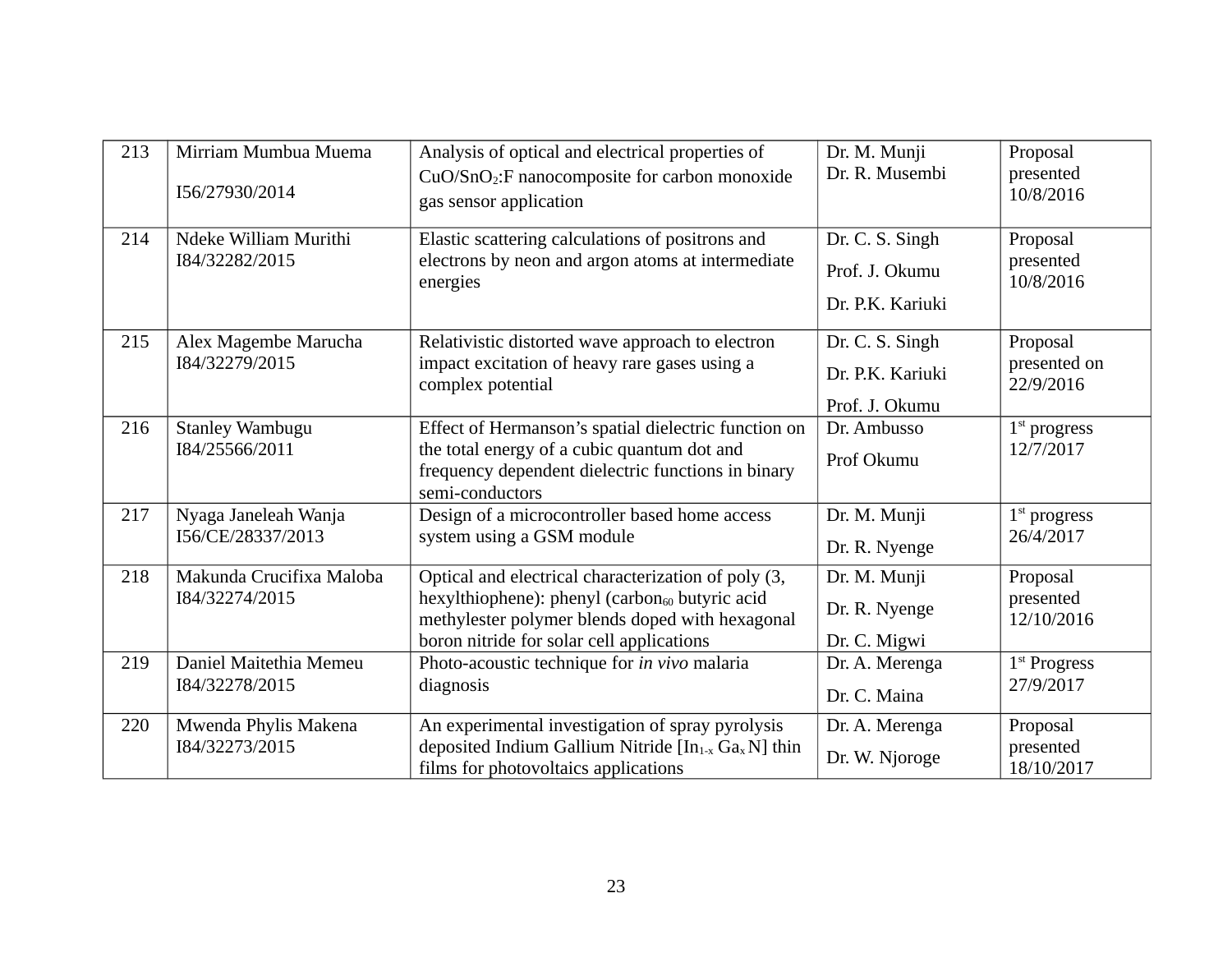| 221 | Wanjala Omanyi Felix   | Assessment of human exposure and associated risks                                                    | Dr. N. Hashim        | Proposal                   |
|-----|------------------------|------------------------------------------------------------------------------------------------------|----------------------|----------------------------|
|     | I84/32283/2015         | due to natural radioactivity in Ortum, Kenya                                                         | Dr. D. Otwoma        | presented<br>12/10/2016    |
|     |                        |                                                                                                      | Dr. S. Handley-Sidhu |                            |
| 222 | Wanyama Paul Simiyu    | Influence of silver nanoparticles on thermoelectric                                                  | Dr. C. Migwi         | Proposal                   |
|     | I84/32277/2015         | behavior of poly (3, 4 ethylenedioxythiophene):<br>poly(styrenesulfonate)/silver metal nanoparticles | Dr. L. Ochoo         | presented on<br>18/10/2016 |
|     |                        | composites                                                                                           |                      |                            |
| 223 | Njiru Sophy Njoki      | Modelling and simulation of transport processes of                                                   | Dr. N.O. Hashim      | Proposal                   |
|     | I84/32285/2015         | heavy metals and fine sediments in Ruvingaci river                                                   | Dr. M. Chege         | presented on<br>18/10/2016 |
| 224 | Mwoha Paul Irungu      | Design and construction of a microcontroller-based                                                   | Dr. M. Munji         | Proposal                   |
|     |                        | human audial noise monitoring system                                                                 | Dr. A. Kiroe         | presented on               |
|     | I56/CE/28332/2013      |                                                                                                      |                      | 3/11/2016                  |
| 225 | Wekesa Samuel Wasike   | Positron impact elastic scattering of Barium using                                                   | Dr. C. S. Singh      | Proposal                   |
|     | I56/CE/28366/2013      | distorted wave method                                                                                | Prof. J. Okumu       | presented on<br>3/11/2016  |
| 226 | Ontita Zachariah Monda | Fabrication and characterization of SnS-SnO <sub>2</sub> :F P-                                       | Dr. M. Munji         | Proposal                   |
|     | I56/CE/24517/2012      | N junction for solar cell applications                                                               | Dr. S. Waita         | presented on<br>3/11/2016  |
| 227 | Nyabuto Achuka Denis   | Optical and electrical characterization of Sb <sub>2</sub> S <sub>3</sub> and                        | Dr. M. Munji         | Proposal                   |
|     | I56/CE/28333/2013      | $In2O3$ : Sn thin films for photovoltaic applications<br>prepared by solution growth technique       | Dr. W. Njoroge       | presented on<br>10/11/2016 |
| 228 | Ng'ang'a Benson W.     | Design and maximization of a vacuum solar water                                                      | Dr. W. Njoroge       | Proposal                   |
|     | I84/27215/2011         | desalination plant                                                                                   | Dr. G. Gitonga       | presented on<br>10/11/2016 |
| 229 | Rotich Juliah Jerono   | Preparation and characterization of photocatalytic                                                   | Dr. W. Njoroge       | $1st$ progress             |
|     | I56/32290/2015         | metal pigmented anodized titanium dioxide thin<br>films                                              | Prof. M. Mwamburi    | 18/10/2016                 |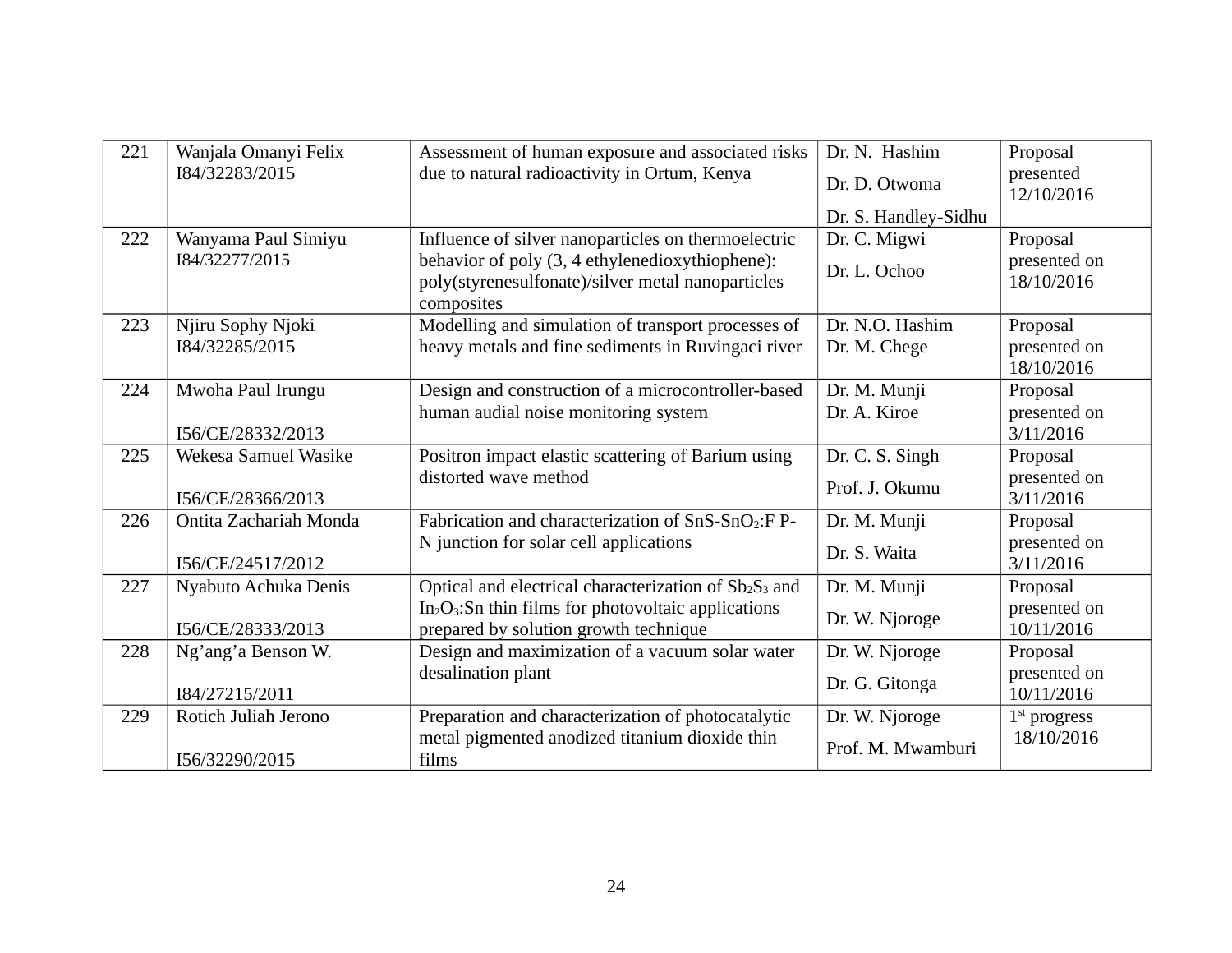| 230 | Awili Edwin            | Ground magnetic survey for iron ore exploration in                       | Dr. W. Ambusso    | $1st$ progress            |
|-----|------------------------|--------------------------------------------------------------------------|-------------------|---------------------------|
|     |                        | Bukura area, Kakamega county, Kenya.                                     | Dr. G. Githiri    | 21/12/2016                |
|     | I56/CE/24680/2012      |                                                                          |                   |                           |
| 231 | David Muendo Kimenye   | Mechanical, diffusion and degradation properties of                      | Dr. C. M. Migwi   | Proposal                  |
|     | I56/CE/26181/2011      | blends of recycled low density polyethylene and<br>castor oil seed shell | Dr. A. S. Merenga | 11/1/2017                 |
| 232 | Nyambura Catherine     | Risk assessment due to naturally occurring                               | Dr. N. Hashim     | Proposal                  |
|     | I84/32272/2015         | radioactive materials and technologically enhanced                       | Dr. M. Chege      | 18/10/2016                |
|     |                        | naturally occurring radioactive materials in                             | Prof. S.Tokonami  |                           |
|     |                        | Kilimambogo, Kenya.                                                      |                   |                           |
| 233 | David Ndiwa Alfred     | An experimental and numerical investigation into                         | Dr. D. W. Wekesa  | Proposal                  |
|     | I56/32292/2015         | the effect of blade thickness on unsteady wind                           | Dr. J. K. Gathua  | 22/3/2017                 |
|     |                        | performance of vertical axis wind turbines                               |                   |                           |
| 234 | Songa Kamwami Luke     | Analysis of natural radioactivity levels and                             | Dr. N. Hashim     | Notice of                 |
|     | I56/CE/25842/2014      | radiation hazards due to murram quarried in Malava                       | Dr. M. Chege      | Submission                |
|     |                        | sub-county of Kakamega county, Nzoia region,                             |                   | 18/10/2017                |
|     |                        | Kenya                                                                    |                   |                           |
| 235 | Kiprono Vincent        | Radiometric assessment of natural radioactivity                          | Dr. N. Hashim     | Notice of                 |
|     | I56/CE/25839/2014      | levels and radiation hazard indices for soil samples                     | Dr. M. Chege      | submission                |
|     |                        | of Bureti constituency, Kericho county                                   |                   | 11/10/2017                |
| 236 | Echesa Malack Khabana  | Natural radioactivity measurement and evaluation                         | Dr. N. Hashim     | 2nd <sup>t</sup> progress |
|     | I56/CE/25851/2014      | of radiation hazards in soil samples of Shinyalu,                        | Dr. M. Chege      | 1/11/2017                 |
|     |                        | Kakamega county                                                          |                   |                           |
| 237 | Gichuru Martin Gitonga | Optical and electrical characterization of ZnO/TiO <sub>2</sub>          | Dr. W. K. Njoroge | Proposal                  |
|     | I56/30742/2015         | based dye-sensitized solar cell                                          | Dr. M. K. Munji   | 18/1/2017                 |
|     |                        |                                                                          |                   |                           |
| 238 | Kapis Erick            | Gamma and X-ray shielding of SBR polymer filled                          | Dr. N. Hashim     | Notice of                 |
|     | I56/CE/24678/2012      | with PbO composites for radiation protection                             | Dr. A. S. Merenga | submission                |
|     |                        |                                                                          |                   | 11/10/2017                |